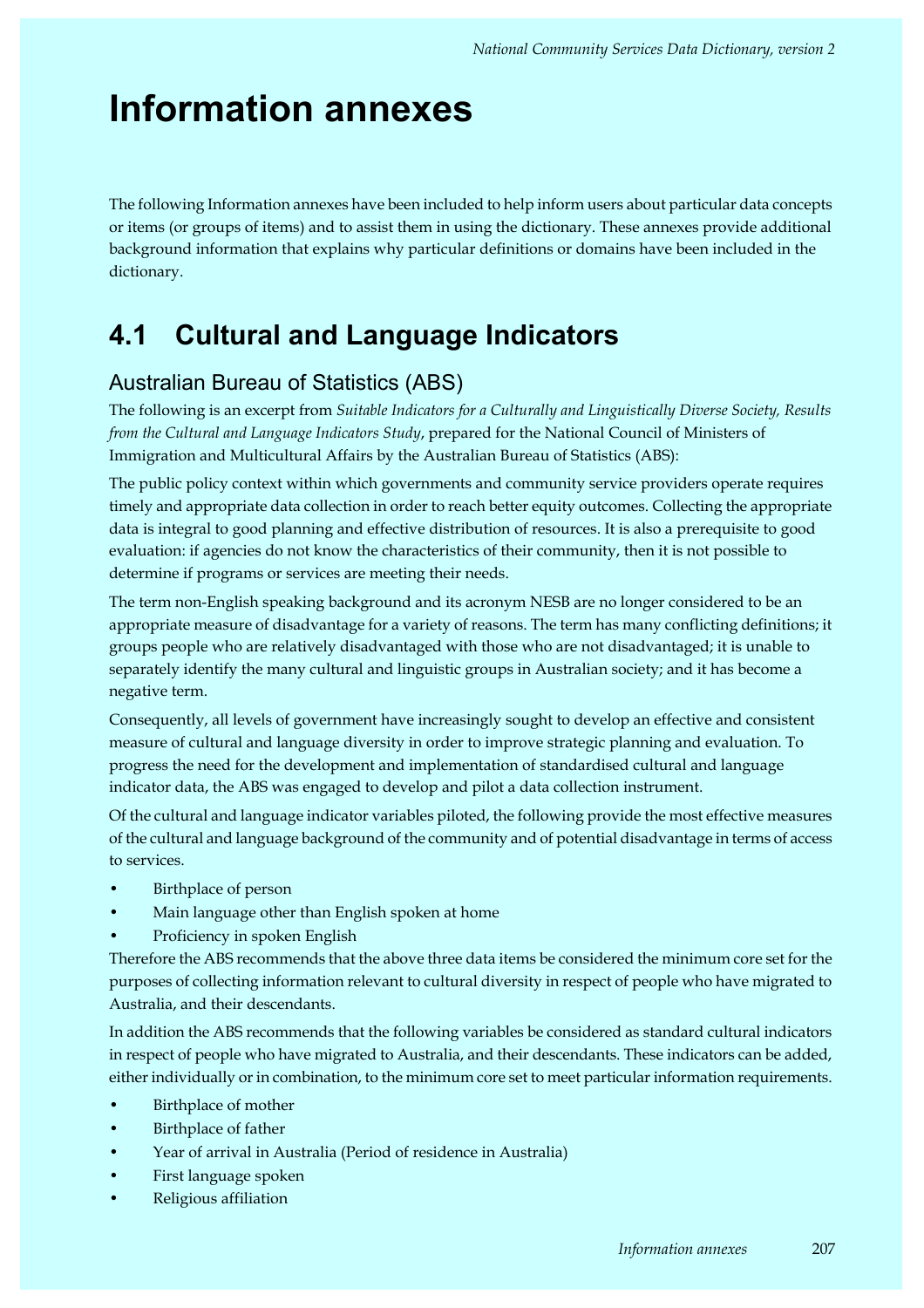# **Implications for the NCSDD**

To comply with ABS standard the following data items related to cultural identity are included in the NCSDD Version 2:

- Country of birth (Birthplace of person)
- Main language other than English spoken at home
- Proficiency in spoken English
- Year of arrival in Australia
- First language spoken
- Religious affiliation

Birthplace of mother and father may be collected using the same data domain as for Country of birth.

# Department of Immigration and Multicultural Affairs (DIMA)

DIMA have produced a classification of countries into English proficiency groups, based on the English proficiency of new arrivals into Australia between 1991 and 1996 (DIMA 1999). Data from the 1996 census are used to obtain a classification of countries, from which Australia has received recent immigrants, into 4 broad groups based on the English proficiency of the recently arrived. The four groups are:

- Main English-speaking countries
- Non-English-speaking countries (English proficiency group 2)
- Non-English-speaking countries (English proficiency group 3)
- Non-English-speaking countries (English proficiency group 4)

It should be noted that this categorisation is based on recent immigrants only and is therefore a useful classification for that group of people. However, it will not give accurate information about the English proficiency of individuals, particularly those that have been in Australia for a number of years. It should also be borne in mind that immigrants to Australia may have greater proficiency in English than the general population in their country (and have been successful in immigrating partly because of that English proficiency).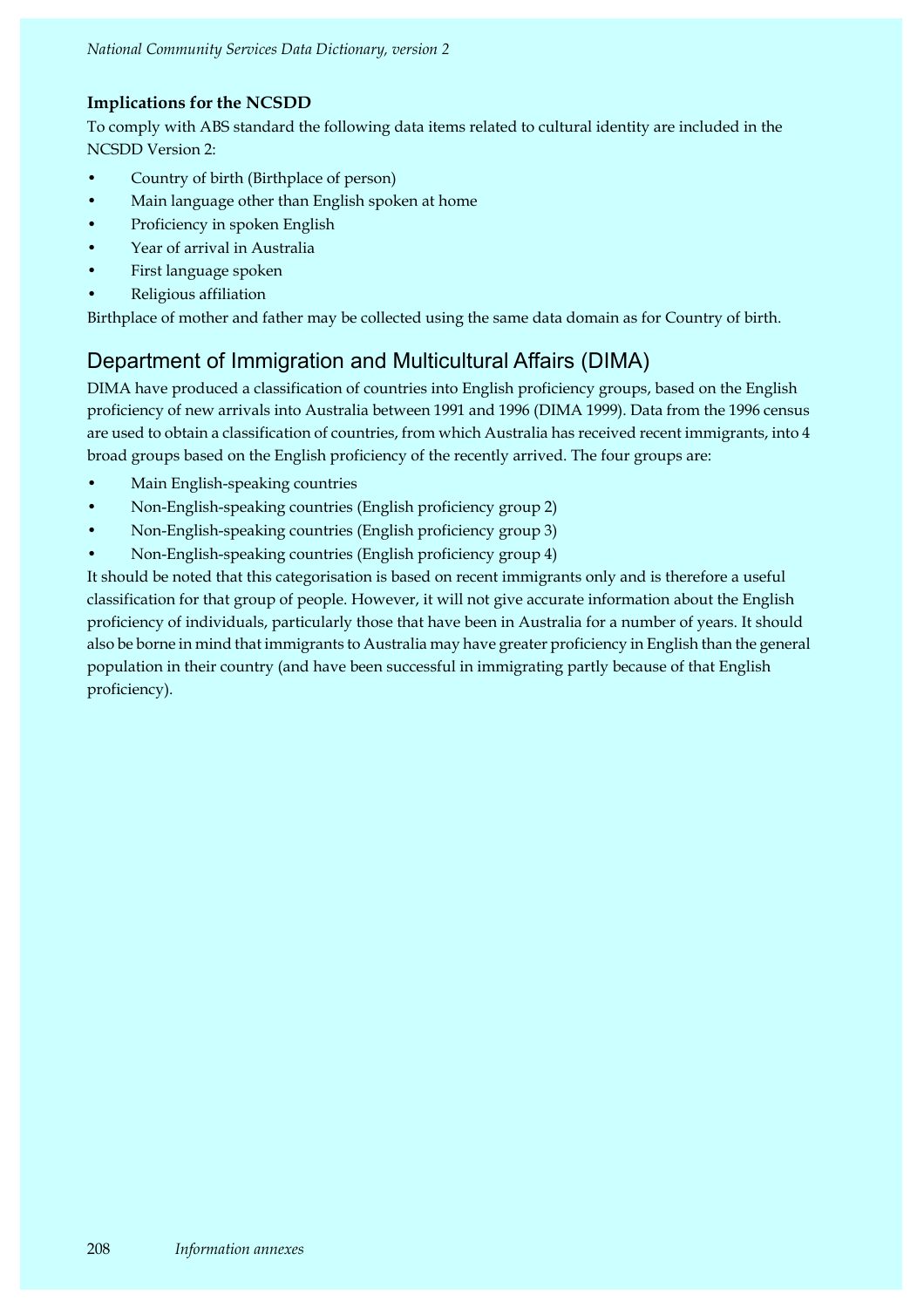# **4.2 Labour force**

Measurement of labour force details is quite complex, involving several data items and a number of standard questions. The following provides a very brief summary of ABS information that details the interrelationships and complexities. Full details can be found in the *Information Paper*: *Questionnaires used in the Labour Force Survey*, Australia, ABS, 6232.0 (available in *A Directory of Concepts and Standards for Social, Labour and Demographic Statistics)*.

The ABS measures and describes the labour force characteristics of the population through a group of variables referred to as the Labour Force Variables. 'The Core Labour Force Variables' identified by ABS are:

- 1. Labour Force Status
- 2. Employment Status
- 3. Hours Worked
- 4. Full-time/Part-time Status
- 5. Duration of Unemployment

Three of these are defined in the data dictionary as individual data items. Hours worked and Duration of unemployment are not included as individual data items.

The five Labour Force Variables are interlinked in the following way:

- (a) 'Status in Employment' and 'Hours Worked' apply only if 'Labour Force Status' = employed.
- (b) 'Full-time/Part-time Status' applies only if 'Labour Force Status' = employed, unemployed (if actively seeking full-time/part-time work).
- (c) 'Duration of Unemployment' applies only if 'Labour Force Status' = unemployed.

They form a coherent set of variables, which collectively provide a detailed description and understanding of the Labour Force.

**Labour force status** is the variable which, establishes whether persons aged 15 years or over are currently economically active. (i.e. It identifies whether a person is employed, unemployed or not in the labour force). It is derived from a series of questions about a person's activities in relation to work in a reference week, using a set of priority rules. The criteria are based on whether a person had a job or was actively looking for work and available to start work.

The most important aspect of establishing Labour force status is that it is a measure of the 'currently economically active' segment of the population. This is why details of work activity in a specified reference week are obtained. For the currently economically active population, the reference period must be short to provide a measure of the labour supply (a stock) at a particular point in time, without problems arising from either population change or status change, while minimising recall and other memory dependent errors. Where full-time employment is the norm, a reference period of a week is suitable. This provides stable estimates with a similar average but lower variance than estimates relating to shorter reference periods.

**Employment status** is a classification of jobs held by persons at a point in time. Employed persons may be distinguished as employees, employers, own account workers or contributing family workers according to the type of job held. The standard proposed for this variable may be applied to the main job of an employed person or to 'last job', 'last full-time job' and 'second job' etc.

**Full-time/Part-time Status** distinguishes persons in employment as Full-time/Part-time workers and unemployed persons as looking for Full-time/Part-time work. For employed persons Full-time/Part-time status is measured by counting the total number of hours actually worked in all jobs in the reference week and/or usually worked per week in all jobs. For unemployed persons, Full-time/Part-time Status is determined by whether the person is looking for full-time or part-time work. Full-time refers to 35 hours or more per week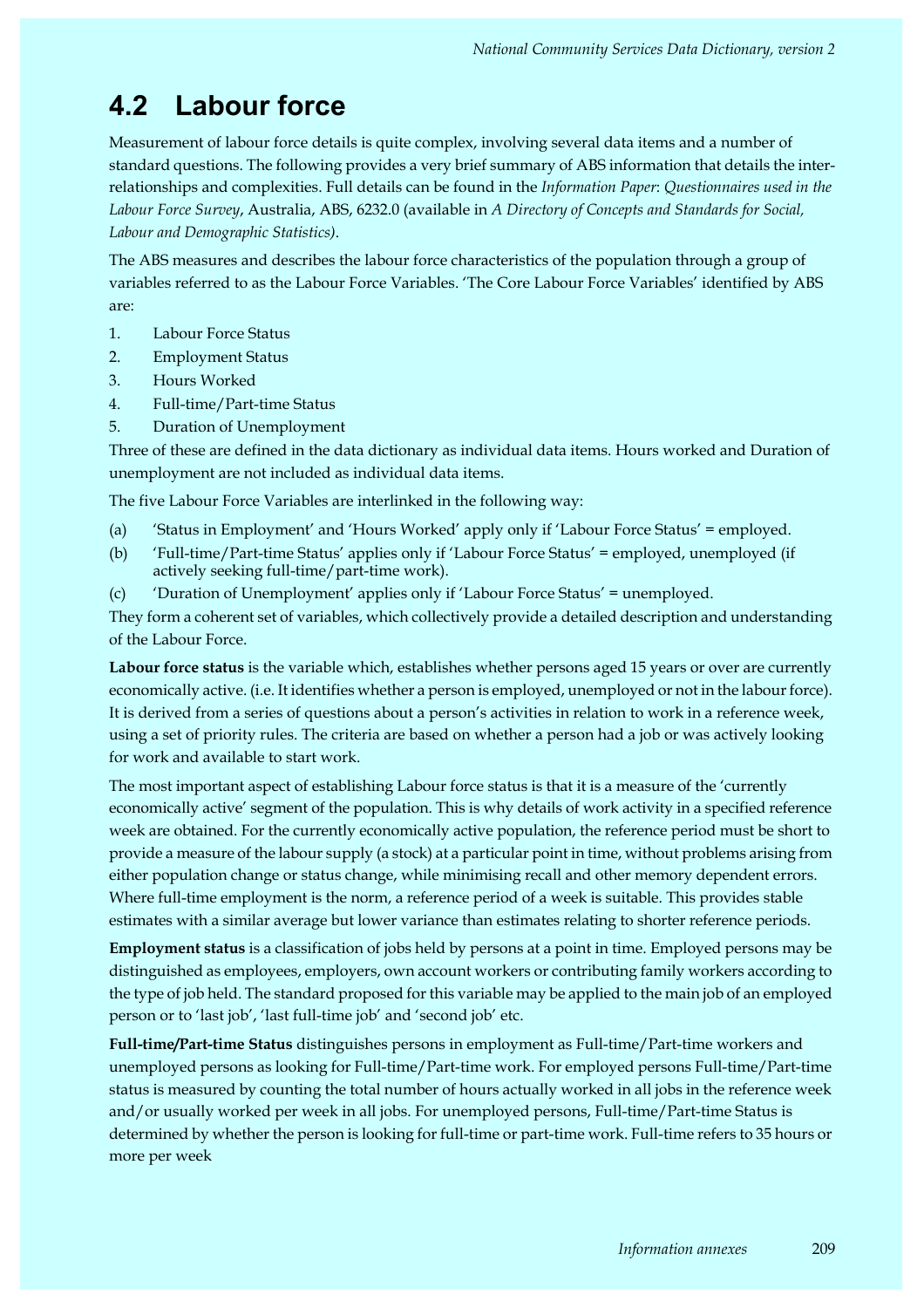## **Standard questions regarding Labour force**

There are two versions of the standard questions for the 'Labour Force' Module for use in collections conducted by interview. The extended version (maximum set) is used in the Labour Force Survey and Monthly Population Survey and a shorter module (minimum set) is used in all other collections, which use personal interviews. A third module is required for use in self-enumerated collections such as the Census.

## **Maximum Set:**

The full Labour Force questionnaire module is too long to reproduce here but is that used in the current Labour Force Survey. Full details can be found in the Information Paper: *Questionnaires used in the Labour Force Survey*, Australia, ABS, 6232.0 (available in *A Directory of Concepts and Standards for Social, Labour and Demographic Statistics)*.

## **Minimum Set:**

The Minimum Set recommended for household-based surveys comprises thirteen questions. They are available in *Standards for Social, Labour and Demographic Statistics*, ABS.

The recommended module for self enumerated collections

The following questions should be asked in self-enumerated data collections. The sequencing is important due to the inter-relationships between the labour force data items. (i.e. First it must be established if the person was working, then the type of work and then whether Full-time or part time etc). This should be borne in mind when collecting data on labour force.

#### Q.1

Q.2 Last week, did the person have a full-time or part-time job of any kind Mark one box only A job means any type of work, including casual or temporary work or part time work if it was for one hour or more. Yes, worked for payment or profit Yes, but absent on holidays, on paid leave, on strike or temporarily stood down. Yes, unpaid work in a family business Yes, other unpaid work. **Now go to 10.** No, did not have job. **Now go to 10.** In the main job held *last week*, was the person: Mark one box only. If the person had more than one job last week then 'main job' refers to the job in which the person usually works the most hours. A wage or salary earner? A helper not receiving wages? **Conducting own business in a limited liability company** With employees? Without employees? **Conducting own business which is not a limited liability company** With employees?

Without employees?

*Q.3, 4, 5, 6, 7, Occupation and industry questions.*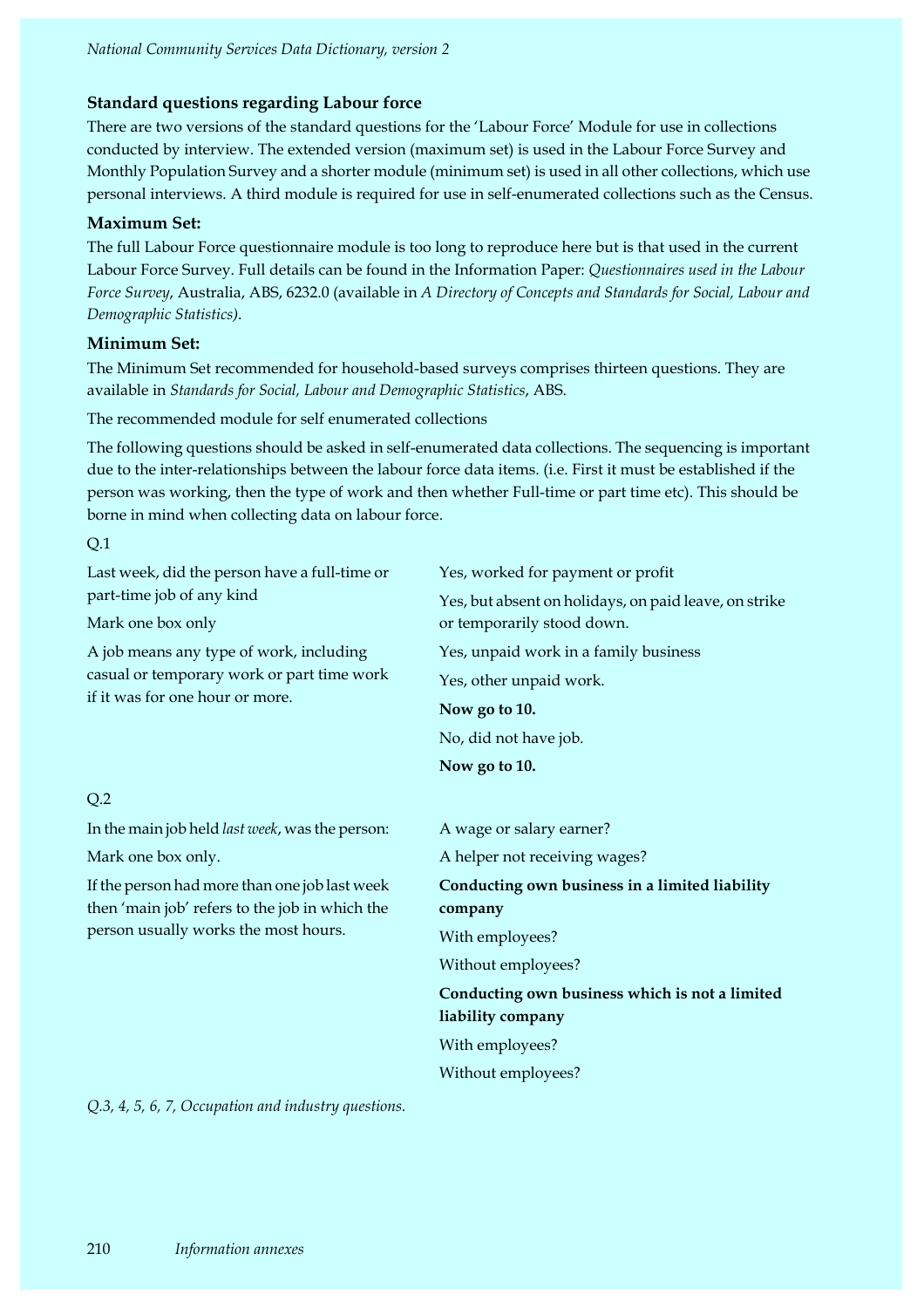### Q.8

Last week how many hours did the person work in all jobs?

Subtract any time off, add any overtime or extra time worked.

1–15 hours 16–24 hours 25–34 hours 35–39 hours 40 hours 41–48 hours 49 hours or more

None

*Q.9 Journey to work question.*

#### Q.10

Did the person actively look for work at any time during the *last 4 weeks?*

Examples of actively looking for work include being registered with a job placement agency, checking or registering with any other employment agency, writing, telephoning or applying in person to an employer for work, or advertising for work.

#### Q.11

If the person had found a job, could the person have started work last week?

No, did not look for work. **No more questions for this person**. Yes, looked for full-time work Yes, looked for part-time work

Yes, could have started work last week. No, already had a job to go to. No, temporarily ill or injured. No, other reason.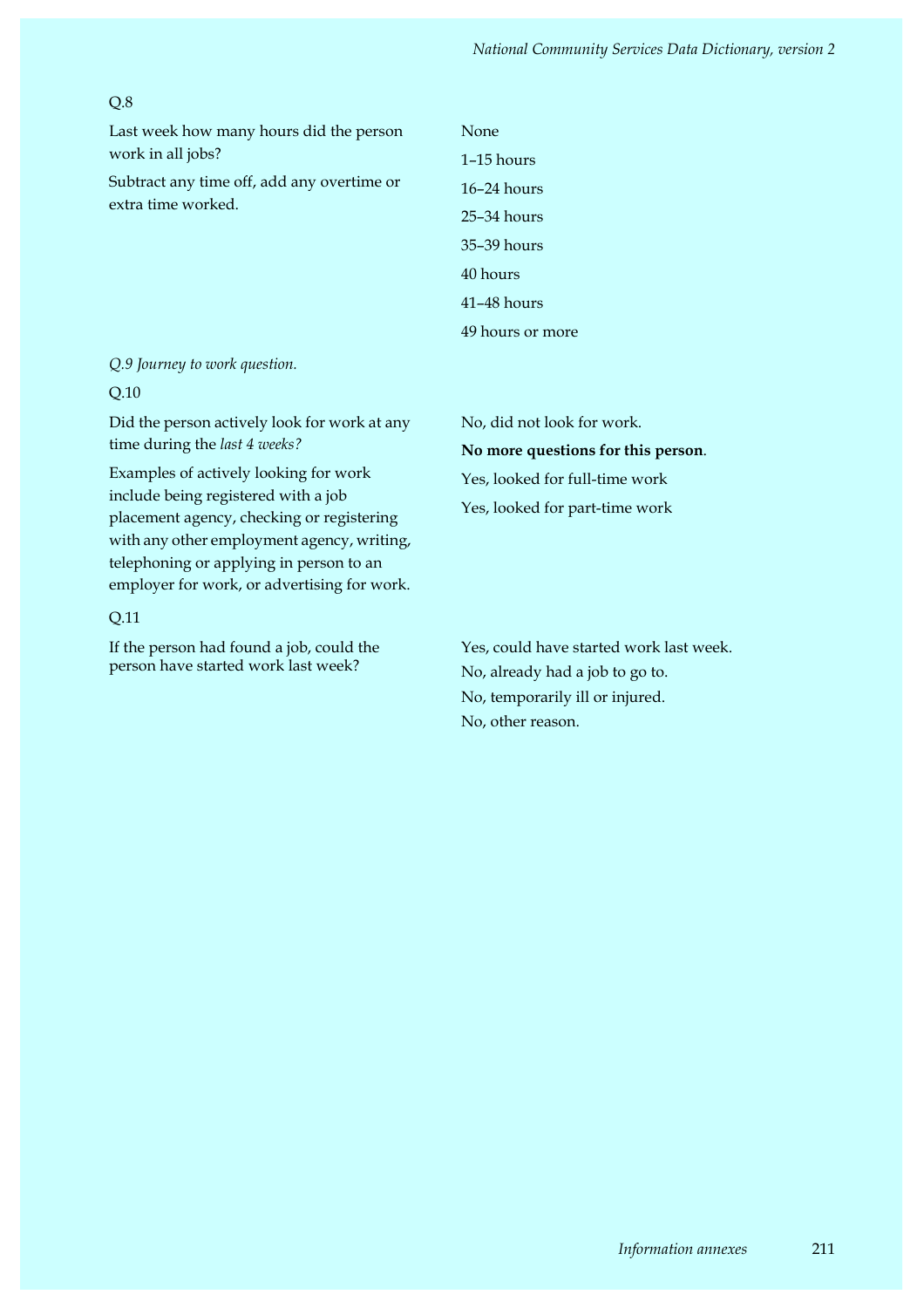# **4.3 Geographic indicators**

# **Related data elements – Geographic identifier, Postcode, State/Territory identifier, Geographic location, Address, Suburb/town/locality name**

A geographic indicator is a classification scheme for the collection and dissemination of geographic information. Areas within a particular classification are mutually exclusive. Some of the commonly used geographic indicators are detailed below.

Whatever measure is used it is important to be clear that the information on location is actually the location of the person of entity that is sought. For example, the postal address of an organisation (and therefore the postcode and SLA) may not be the same as the location from which the service is actually provided.

It is also important to note that most of the classification schemes are revised either regularly or as required. The latest version of the scheme should be used where possible.

# Postcode

Postcode is a relatively easily collected data item, as it is one of the components of address. It can be mapped to ASGC classifications (such as SLA) using an ABS Postal Area to ASGC Concordance. However, as postcodes do not amalgamate to SLA's or vice versa, some inaccuracies can occur during the mapping process.

Postcodes cover the whole of Australia and are mutually exclusive.

For comparison purposes, information from the Census of Population and Housing is available by Postal Area of CD of Enumeration and Postal Area of Usual Residence. A Postal Area of CD of Enumeration is formed, by aggregating whole CDs that fall within the physical boundaries of a Postcode area on a 'best fit' basis. The ABS Census package 'Socio Economic Indexes for Areas (SEIFA)' is also available on a Postcode basis. It contains five indexes of socio-economic conditions within an area.

Postcodes vary over time and are updated. This needs to be taken into account when comparing data over time.

# Australian Standard Geographical Classification (ASGC)

*For full details regarding this classification refer to the ABS Australian Standard Geographical Classification 1998,1216.0.*

The ASGC is an ABS geographical classification for collecting and disseminating geographically classified statistics. It is an essential reference for users to understand and interpret the geographic context of ABS statistics. ABS data is collected and published using this classification. The ABS Census package 'Socio-Economic Indexes for Areas (SEIFA)' is also available for ASGC classifications.

Since 1994 the ASGC has been updated annually.

The ASGC is a hierarchical classification system consisting of 6 inter-related classification structures:

- Main structure
- Local Government Area Structure
- **Statistical District Structure**
- **Statistical Region Structure**
- Urban Centre/Locality Structure; and
- Section of State Structure

The Main Structure, The Statistical Region Structure and the Section of State Structure cover the whole of Australia without gaps or overlaps. The other structures only cover part of Australia.

The structures are hierarchical with spatial units at the higher level being aggregations of the spatial units at the previous lower level.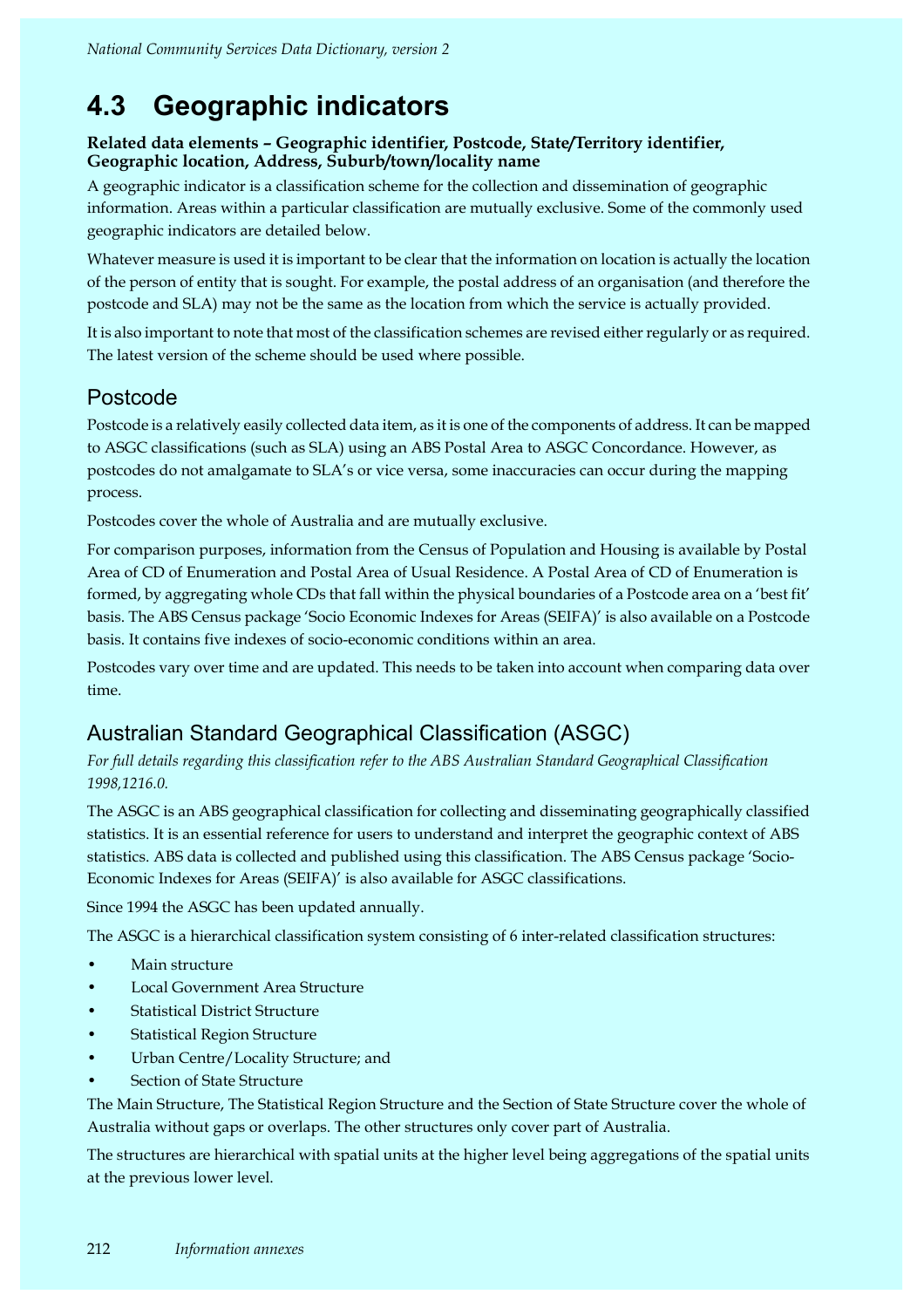During Population Census years the smallest spacial unit is the Census Collection District (CD). It is the basic building block of the 6 classification structures. Between censuses, the smallest spacial unit is the Statistical Local Area (SLA) which is the level above CD in the hierarchical structure. SLAs are defined on administrative areas of local governments.

#### **Main Structure:**

The Main Structure of the ASGC is used to collect and disseminate a broad range of ABS social, demographic and economic statistics. It is the most widely used Structure and has broad application.

It has 5 hierarchical levels at Population Census time, comprising in ascending order:

- Census Collectors Districts (CDs)
- Statistical Local Areas (SLAs)
- Statistical Sub-Divisions (SSDs)
- Statistical Divisions (SDs)
- States and Territories (S/Ts)

CDs aggregate to SLAs, SLAs to SSDs and so on. Each spatial unit collectively (e.g., SLAs) covers all of Australia without gaps or overlaps

#### **Other Structures**

For details regarding the other Structures refer to the ABS *Australian Standard Geographical Classification 1998,1216.0.*

## **Coding to ASGC**

Street addresses can be mapped to ASGC codes using the ABS National Localities Index (NLI). Refer to ABS Catalogue No. 1252.0 for full details of the NLI. The NLI is updated regularly and maintained in accordance with each edition of the ASGC.

To ABS has also developed a number of concordance files (for example, 1996 SLAs to 1998 SLAs, Postal Area to ASGC 1996, and customised concordances tailored to meet individual requirements) to enhance comparability of data. These are available from the ABS.

# Rural, Remote and Metropolitan Area Classification (RRMA)

The Rural, Remote Area and Metropolitan Area classification was developed jointly by the then Commonwealth Department of Human Services and Health and the then Commonwealth Department of Primary Industries and Energy in 1994 (DPIE & DHSH 1994). The seven categories according to which SLA's are classified are as follows: 'capital cities'; 'other metropolitan centres'; 'large rural centres'; 'small rural centres'; 'other rural areas'; 'remote centres'; and 'other remote areas'.

Prior to 1994 the Rural and Remote Area Classification (RRRA) was developed by the then Commonwealth Department of Human Services and Health (DHSH 1994). Each SLA was classified according to one of seven categories: 'capital city'; 'other major urban'; 'rural major'; 'rural other'; 'remote major'; 'remote other'; and 'other offshore areas'.

# Accessibility/Remoteness Index of Australia (ARIA)

Accessibility/Remoteness Index of Australia (ARIA) classification was developed by the National Key Centre for Social Applications of Geographical Information Systems (GISCA) on behalf of the Department of Health and Aged Care (under a Steering Committee) and released early in 1999. In brief GISCA used a geographic information system (GIS) methodology to produce a remoteness index and classification, and a database of road, locality and service information. ARIA interprets remoteness as accessibility to 201 service centres. Remoteness values for 11,338 populated localities are derived from the road distance to service centres in 4 categories. Values for populated localities are interpolated to a 1 kilometre grid, and averages calculated for larger areas. These values are grouped into five categories: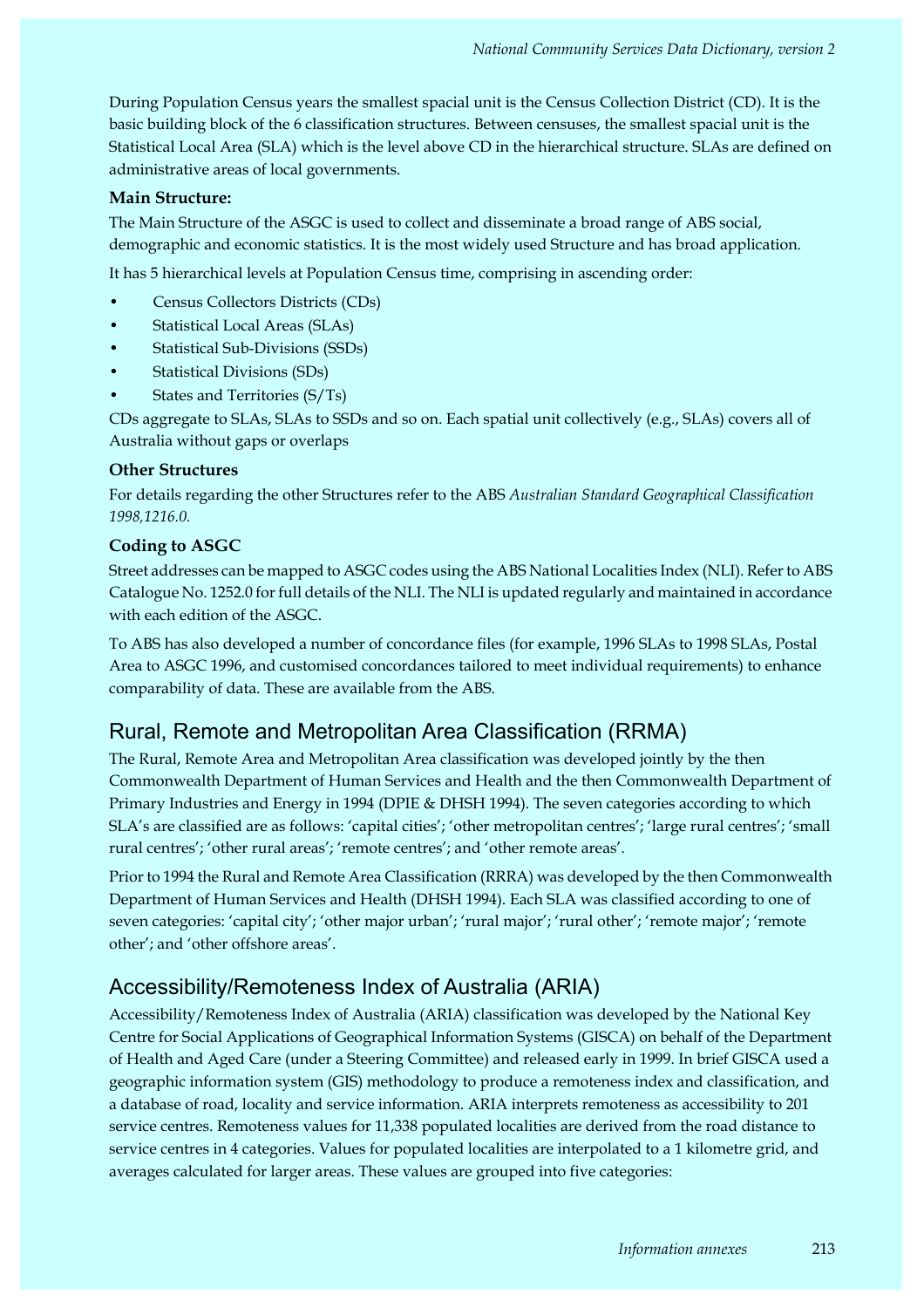- 1. Highly accessible
- 2. Accessible
- 3. Moderately accessible
- 4. Remote
- 5. Very remote

While no attempt was made to 'force' the classification of individual areas to correspond to that under the RRMA, it was considered desirable that one or more of the categories correspond in size to the 'Remote Zones' ('Remote Centres plus Other Remote Areas') of the RRMA. These two categories correspond most closely to the 'Remote' plus 'Very Remote' categories in the ARIA classification shown above.

Remoteness values are produced at Census Collection District (CD), Postcode and SLA levels. Data collected by Address can be mapped to ARIA through the ABS National Localities Index, which maps address to the ASGC codes.

# **Country**

The ABS has developed the *Standard Australian Classification of Countries (SACC) 1998, ABS Catalogue No. 1269.0*, for use in the collection, storage and dissemination of data classified by country. It replaces the Australian Standard Classification of Countries for Social Statistics (ASCCSS). The classification is intended for classifying data relating to personal characteristics such as birthplace, country of origin, country of residence. It is not intended for classifying correlative variables such as the language spoken by individuals or the ethnicity of individuals.

A mapping of codes from the ASCCSS to SACC is available in the *Standard Australian Classification of Countries (SACC) 1998, ABS Catalogue No. 1269.0.*

# **Major groups and minor groups of SACC**

(See *Standard Australian Classification of Countries (SACC) 1998*, ABS Catalogue No. 1269.0 for Country codes which provide the other digits)

- 1. Oceania and Antarctica
	- 11 Australia
	- 12 New Zealand
	- 13 Melanesia
	- 14 Micronesia
	- 15 Polynesia
	- 16 Antarctica
- 2. North-west Europe
	- 21 United Kingdom
	- 22 Ireland
	- 23 Western Europe
	- 24 Northern Europe
- 3. Southern and Eastern Europe
	- 31 Southern Europe 32 South Eastern Europe
		- 33 Eastern Europe
- 4. North Africa and the Middle East 41 North Africa 42 Middle East
- 5. South-East Asia 51 Mainland South-East Asia 52 Maritime South-East Asia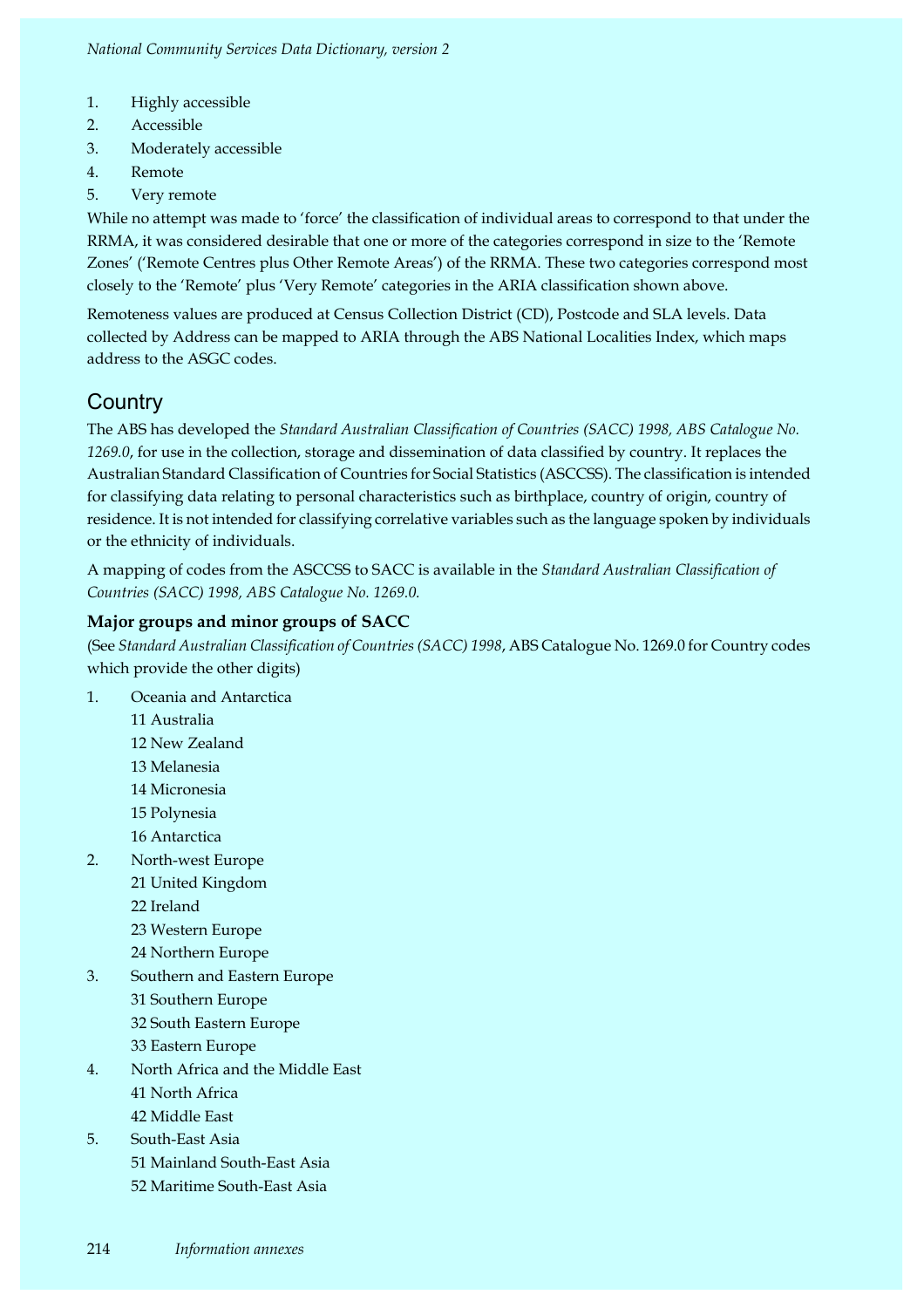- 6. North-East Asia 61 Chinese Asia (includes Mongolia) 62 Japan and the Koreas
- 7. Southern and Central Asia 71 Southern Asia 72 Central Asia
- 8. Americas 81 Northern America 82 South America 83 Central America 84 Caribbean
- 9. Sub-Saharan Africa 91 Central and West Africa 92 Southern and East Africa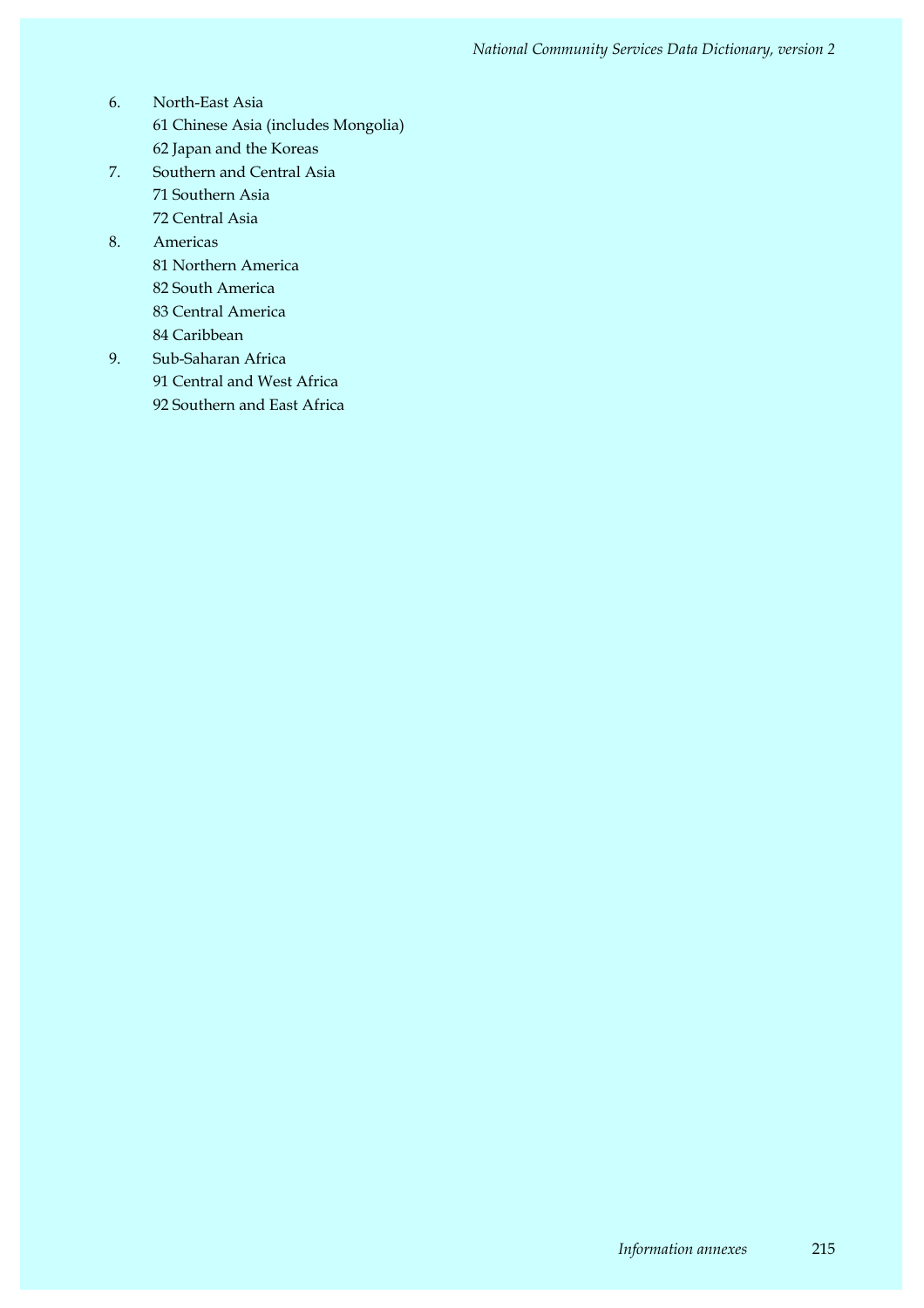# **4.4 Disability**

# **Introduction**

Many different definitions of disability are used in Australia, both in administrative data collections and in Acts of Parliament. The consistent identification of disability in national data collections has been recommended in a number of reports, so as to enable:

- the monitoring of access to generic services by people with a disability;
- the collection of more consistent data on disability support and related services, including data on service use by different groups; and
- population data and service data to be related, thereby improving the nation's analytical capacity in relation to the need for and supply of services.

Disability definitions in use in Australia were examined (Madden & Hogan, 1997) and an attempt made to relate the definitions to the concepts and definitions of the International Classification of Impairments, Disability and Handicaps (ICIDH-2 Beta-1 draft, 1997). Four main categories of definitions were considered:

- broad inclusive definitions for population research and anti-discrimination measures (such as Commonwealth Disability Discrimination Act (1992));
- definitions for generic or 'mainstream' services (such as Commonwealth Higher Education Programs, AUSTUDY);
- definitions for income support, insurance and social security (such as Social Security Act (1991), Disability Support Pension, Carer Allowance (Child), Carer Payment); and
- definitions for disability support services (such as Disability Services Acts for Commonwealth, States and Territories.

It is intended that all four categories of definitions (above) may be related to the data elements in the NCSDD. The data elements serve as building blocks with which data items and systems can be constructed for specific services and purposes. The resulting data items, systems, and the data produced will then be able to be related to other systems and data relevant to disability.

These data elements are of major importance in the disability services field. But it is also important that the data items be useful in a wider range of community services. This is because of the importance of other community services to people with a disability, and the need to identify access by people with a disability to other community services and to 'mainstream services'.

# **The revision of the ICIDH**

The first international classification relating to disability was the International Classification of Impairments, Disabilities and Handicaps (ICIDH). The ICIDH was published in 1980 as 'a manual of classification relating to the consequences of disease' and 'intended to offer a conceptual framework for information' (WHO, 1980). As such, the framework of the ICIDH may also be used for investigating public health risk factors and outcomes, in areas such as rehabilitation and mental health, and where a person has contact with both health and community services sectors (Madden & Sykes, 1999).

The ICIDH is now in the process of revision, to embrace developments in the field since 1980. The revised classification (ICIDH-2) is being developed by the World Health Organisation in cooperation with a range of countries, including Australia, as well as specialist task forces and organisations representing people with a disability. A first public draft was released in 1997 for world-wide testing and evaluation.

The latest (and final) public draft classification (WHO, 1999) is now renamed the International Classification of Functioning and Disability. The abbreviated reference is still ICIDH-2, pending its formal finalisation and adoption by WHO.

The ICIDH-2, Beta-2, 1999 can be found on the WHO website: http://www.who.ch/icidh.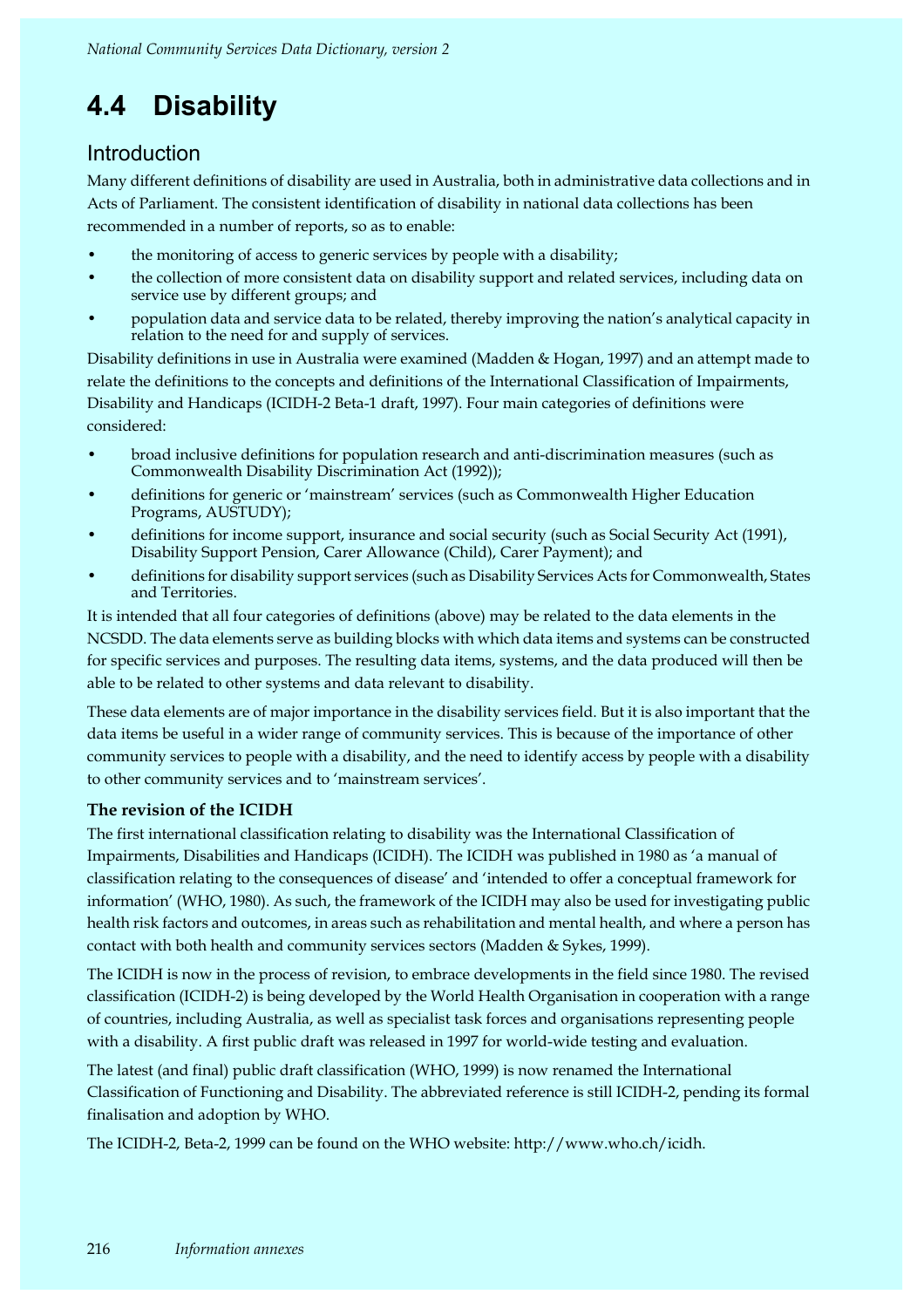# The conceptualisation of disability and the draft International Classification of Functioning and Disability (ICIDH-2)

Disability is conceptualised as being a multi-dimensional experience for the person involved. There may be effects on organs or body parts, for example impairment of the structure and/or function of the ear. There may be effects on certain activities such as understanding and producing messages. There may be effects on a person's participation in areas of human life such as education and work or leisure; participation may be facilitated in various ways, for instance by the provision of assistive technology or sign language interpretation.

Correspondingly, three dimensions of disability are recognised in the draft International Classification of Functioning and Disability—body structure and function (and impairment thereof); activity (and activity limitations); participation (and participation restriction) (WHO 1999). The classification also explicitly recognises the role of physical and social environmental factors in affecting disability outcomes (see Figure 1).



## **Figure 1: Current understanding of interactions between the dimensions of ICIDH-2**

1 Data elements for some personal factors are in the National Community Services Data Dictionary, for example, indigenous status, marital status, sex.

Disability arises when any or all of the negative outcomes occur—impairment, activity limitation and/or participation restriction—when they are associated with a related 'health condition'. While restrictions in participation may occur for reasons other than a health-related condition, these restrictions are not considered to be included in the scope of 'disability'.

The dimensions of the ICIDH-2, Beta-2, 1999 are defined in relation to a health condition. 'A health condition is an alteration or attribute of the health state of an individual that may lead to distress, interference with daily activities, or contact with health services. It may be a disease (acute or chronic), disorder, injury or trauma, or reflect other health-related states such as pregnancy, ageing, stress, congenital anomaly or genetic predisposition' (WHO, 1999). In the WHO's international classifications,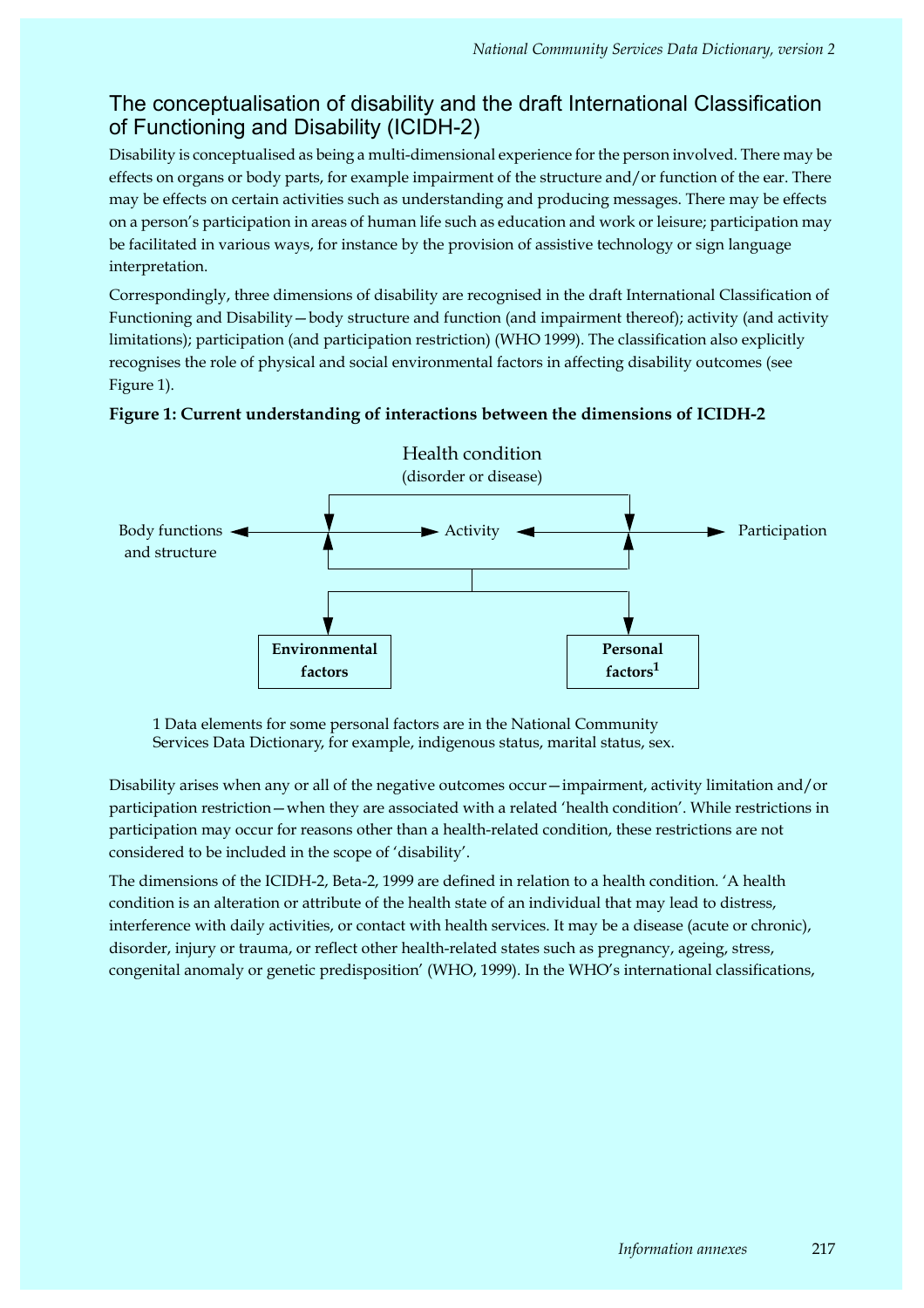health conditions are classified mainly in the International Classification of Diseases, Tenth Revision (ICD-10). Definitions from the draft ICIDH-2 are set out in Box 1.

# Box 1: Definitions of Dimensions ICIDH-2 (1999)

*IN THE CONTEXT of a HEALTH CONDITION:*

*Body functions are the physiological or psychological functions of body systems.*

*Body structures are anatomical parts of the body such as organs, limbs and their components.*

*Impairments are problems in body function or structure such as a significant deviation or loss.*

*Activity is the performance of a task or action by an individual.*

*Activity limitations are difficulties an individual may have in the performance of activities.*

*Participation is an individual's involvement in life situations in relation to Health Conditions, Body Functions and Structure, Activities, and Environmental and Personal factors.*

*Participation restrictions are problems an individual may have in the manner or extent of involvement in life situations.*

*Environmental factors make up the physical, social and attitudinal environment, in which people live and conduct their lives.*

## Source: WHO 1999

The ICIDH-2 classification 'is to provide a language and framework for the description of human functioning and disability' (WHO 1999:5). It provides information on 'functioning at body, individual and society levels'. The three dimensions of ICIDH-2 'contain various domains of body functions and structure, performance of activities, and involvement in life situations' (WHO 1999:9). A fourth component of the classification relates to Environmental factors. 'The dimensions are distinct but parallel classifications (which) can be used alone or in an interrelated manner'.

'The Activities dimensions covers the complete range of activities performed by an individual. The chapters are organised from simple to complex activities. The Participation domain classifies areas of life in which the individual is involved, has access to, and has societal opportunities or barriers. The domains are organised from simple to complex areas' (WHO 1999:10).

An overview of the components of ICIDH-2 is presented in Table 1.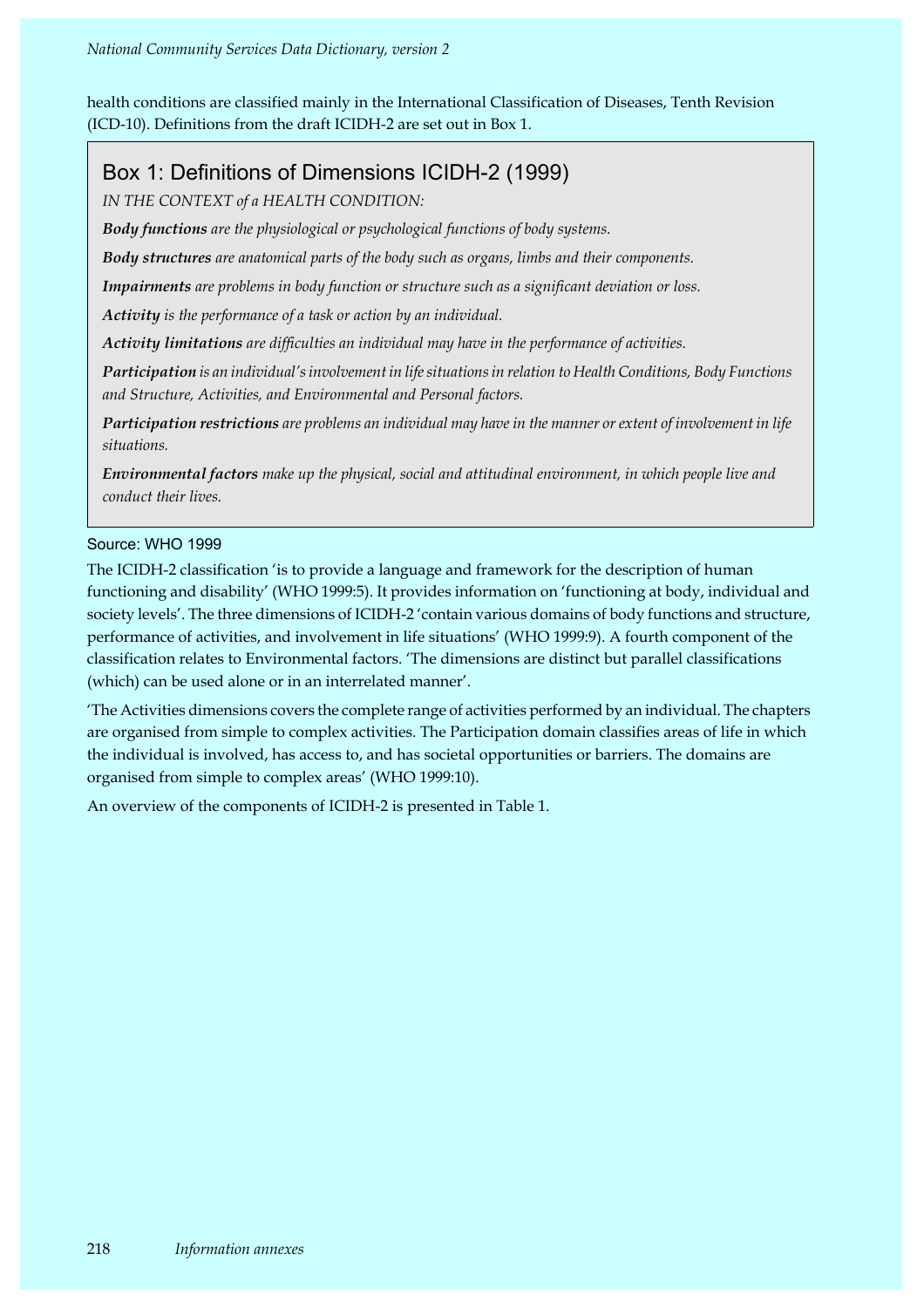|                                        | <b>Body Functions</b><br>& Structures                   | <b>Activities</b>                            | <b>Participation</b>                                 | <b>Contextual Factors<sup>1</sup></b>                                                  |
|----------------------------------------|---------------------------------------------------------|----------------------------------------------|------------------------------------------------------|----------------------------------------------------------------------------------------|
| Level of Functioning                   | <b>Body</b>                                             | Individual                                   | Society                                              | <b>Environmental Factors</b>                                                           |
|                                        | (body parts)                                            | (person as a<br>whole)                       | (life situations)                                    | (external influence on<br>functioning)                                                 |
|                                        |                                                         |                                              |                                                      |                                                                                        |
|                                        |                                                         |                                              |                                                      | <b>Personal Factors</b>                                                                |
|                                        |                                                         |                                              |                                                      | (internal influence on<br>functioning)                                                 |
| <b>Characteristics</b>                 | <b>Body Function</b><br><b>Body Structure</b>           | Performance of<br>individual's<br>activities | Involvement in<br>life situations                    | Features of the physical,<br>social, and attitudinal world<br>Attributes of the person |
| Positive aspect<br>(Functioning)       | <b>Functional and</b><br><b>Structural</b><br>Integrity | Activity                                     | Participation                                        | Facilitators                                                                           |
| <b>Negative Aspect</b><br>(Disability) | Impairment                                              | <b>Activity limitation</b>                   | Participation<br>Restriction                         | Barriers/hindrances                                                                    |
| Qualifiers:                            |                                                         |                                              | Uniform Qualifier: Extent or Magnitude               |                                                                                        |
| First<br>Second                        | Localization                                            | Assistance                                   | Subjective<br>Satisfaction<br>(under<br>development) | (under development)                                                                    |

1 Contextual Factors are an essential component of the classification and interact with all three dimensions.

Source: World Health Organization 1999 International Classification of Functioning and Disability. World Health Organization, Geneva.

The Dictionary bases its data elements on this international framework. However, the ICIDH-2 is still a draft classification, subject to further testing, and is not yet finalised and endorsed. Use of excessive detail (of what is currently a draft) has been avoided. This should ensure that a balance is struck between remaining consistent with international developments, and moving forward in the best possible way to respond to the very significant, urgent need for a more consistent approach to disability data in Australia. Future editions of the Dictionary will allow further evolution, as is the case with all data elements.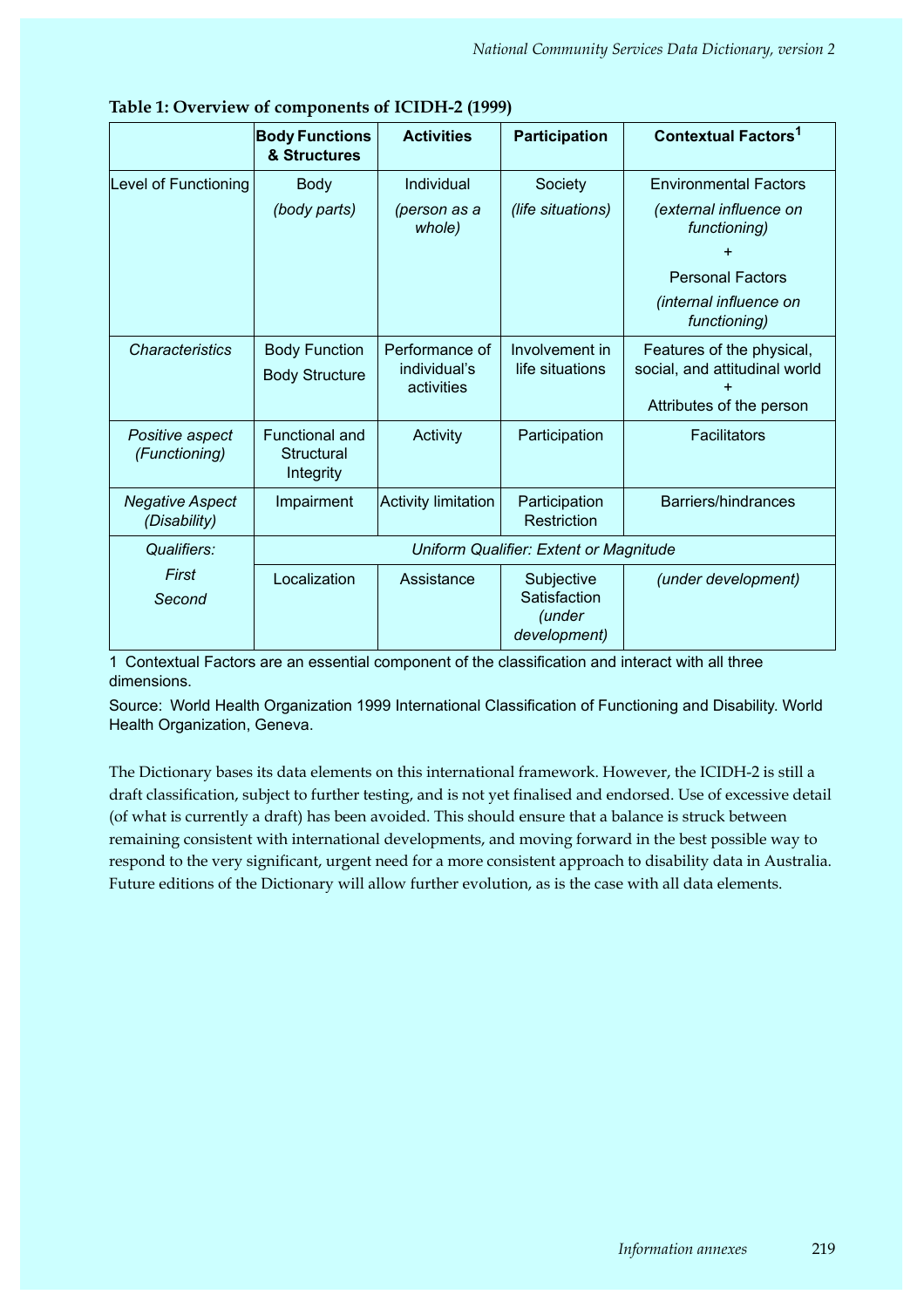# Disability: the concept and related data elements

*The ICIDH-2 is a framework in which to map functioning and disability. Each of the three dimensions of the ICIDH-2, together with the relevant qualifiers, provides a spectrum, somewhere on which all people will be able to find themselves. The terms 'functioning' and 'disability' are the overarching concepts of the classification—the more a person considers their activities to be limited or their participation to be restricted, the more they may describe themselves as having a disability. Likewise a service may describe its eligibility criteria in terms of the activities with which people need assistance, the equipment they require to perform an activity without difficulty, or the participation they wish to increase. A different service may 'set the bar' to entry at a different point in the framework provided by the data elements.*

*There can thus be no single definition of disability. Each person and each service may identify the presence of disability differently. In the Institute's previous work, reviewing Australian definitions in use, we concluded that the goal of disability data development was not to arrive at a single definition of disability; indeed, in the current Australian context and service system, this would be impossible (Madden & Hogan, 1997). The goal was to define terms, which could be used to* **relate** *definitions and data. As noted in (1) above, the ICIDH appears the best available framework in which to pursue this goal.*

*The NCSDD thus contains:*

- *a definition of disability* **as a concept** together with
- *a suite of related data elements, which enable different definitions to be related to each other* **via a common framework.**

*These related data elements are:*

- *Body structures; Body functions; Impairment extent*
- *Activity areas; Activity—level of difficulty; Assistance with activity*
- *Participation areas; Participation extent; Participation—satisfaction level*
- *Environmental factors; Environmental factors—extent of influence*
- *Disability grouping—Australian national*
- *Disability grouping—International*

The 'Disability concept' guides the user to, and relies on, this set of defining data elements which are intended to be the building blocks for Australian data collections (collections relating to disability specifically and generic collections where it is necessary to identify disability). When the individual user is selecting the data elements in the combination suitable for the desired use or service to be described statistically, an operational definition of disability is built up, as a derived data element for that use or service. Consistency is enhanced in that all the definitions will relate to the overarching framework of the ICIDH-2.

The concept of 'Duration' is sometimes used in administrative data collections in Australia. The time scales used vary. For example eligibility for the Disability Support Pension is based on a medical impairment that attracts at least 20 points under the DSP impairment tables and a continuing inability to work 30 hours or more per week at award wages, or to be retrained within two years. A minimum duration of six months is used in the ABS Survey of Ageing, Disability and Carers. The terms: 'presently exists', 'previously existed but no longer exists' and 'is imputed to a person' are used in the Disability Discrimination Act (1992).

Because of this inevitable variability, depending on the purpose of the definition and data collection, it has been decided not to include a data element 'duration' in this version of the NCSDD. Specific collections may use a specific duration of disability as part of their specific definition.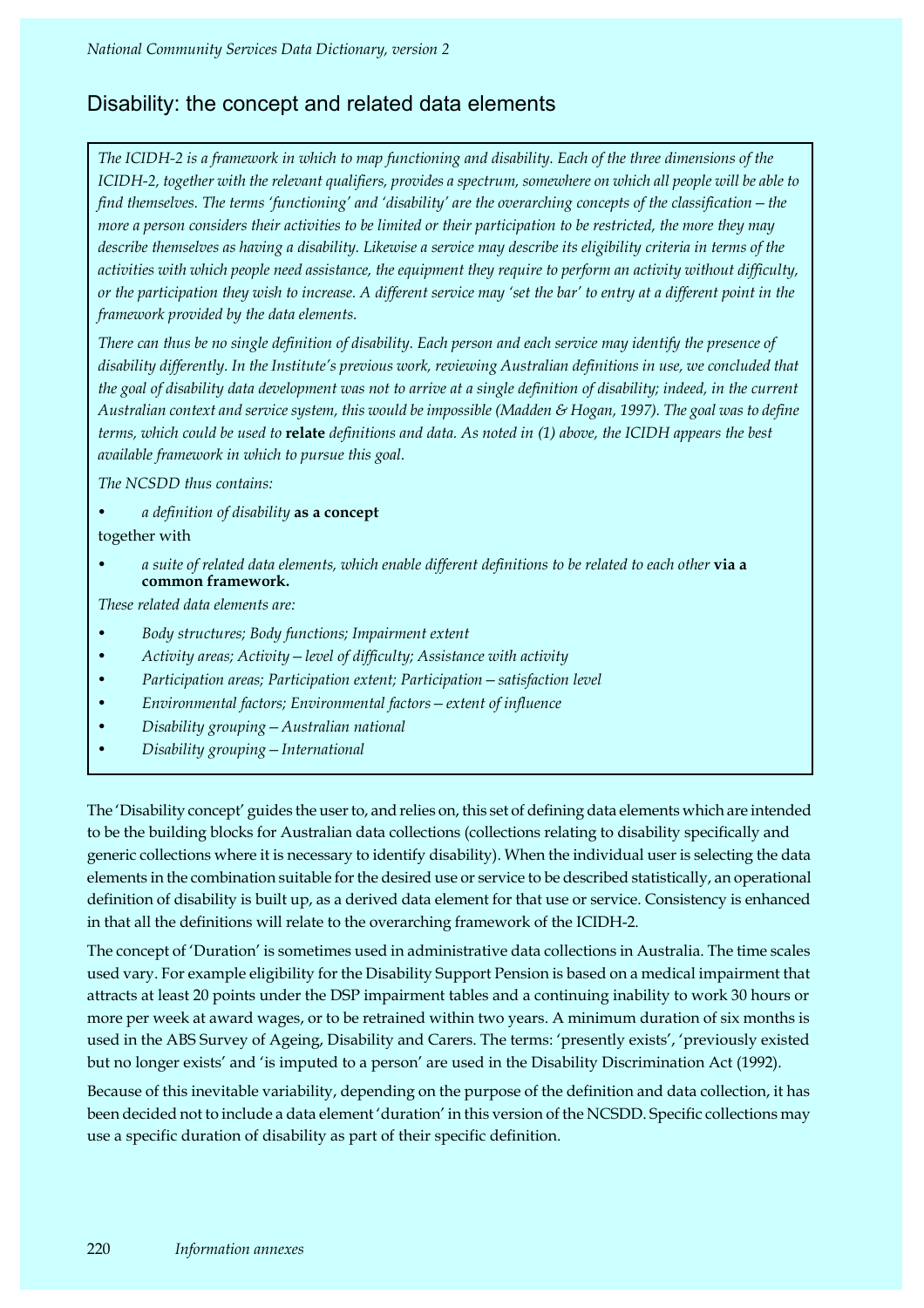# Qualifiers and relationships between the data elements and some existing assessment tools

# **Qualifiers**

Since the dimensions of the ICIDH-2 and the related disability data elements are framed in neutral terms they cannot be used to indicate outcomes or needs without the addition of some descriptor or qualifier, useable in each domain (Madden & Sykes, 1999).

The 'Body functions' and 'Body structures' data elements are qualified by 'Impairment extent'. 'Activity areas' are qualified by 'Activity—level of difficulty' and 'Assistance with activity'. 'Participation areas' is qualified by 'Participation extent' and 'Participation—satisfaction level'.

# **The WHO 'uniform' qualifier**

The ICIDH-2, Beta-2 draft (WHO, 1999) has a uniform qualifier with a five point negative scale to indicate the extent or magnitude of the 'problem' in the dimension. There are verbal descriptors and percentage figures related to each level of the scale. The National Community Services Data Dictionary (NCSDD) disability data elements are based on the ICIDH qualifiers. The ICIDH uniform qualifier is shown in Box 2. The WHO uniform qualifier relates to the 'Impairment extent', 'Activity—level of difficulty' and the 'Participation extent' qualifiers in the NCSDD.

# Box 2: The ICIDH uniform qualifier for use with all three dimensions of the ICIDH-2

| $\overline{0}$ | No impairment of body structure or function, or no difficulty |                          |             |
|----------------|---------------------------------------------------------------|--------------------------|-------------|
|                | with activities, or no restriction in participation           | none, absent, negligible | $0 - 4\%$   |
| $\mathbf{1}$   | Mild                                                          | slight, low              | $5 - 24%$   |
| 2              | Moderate                                                      | medium, fair             | $25 - 49\%$ |
| 3              | Severe                                                        | high, extreme            | $50 - 95\%$ |
| 4              | Complete                                                      | total                    | 96-100%     |
| 8              | Not specified                                                 |                          |             |
|                | Not applicable                                                |                          |             |
|                |                                                               |                          |             |

The ability to select a particular level in a reliable and consistent way is necessary for data to be meaningful. The next section looks at some commonly used tools to suggest how they might relate to the WHO percentages. Each of the ICIDH-2 dimensions is addressed in turn and examples of how the scores may relate are given.

## **Impairments**

Centrelink uses Schedule 1B Tables for the assessment of work-related impairment for Disability Support Pension (FaCS, 1999). Various clinical tests are used to determine the level of function of body systems. For example, the rating for loss of respiratory function is determined by forced expiratory volume in one second (FEV1) and forced vital capacity (FVC) and rated as a percentage of predicted capacities based on nomograms. The ratings are scaled, see Table 2 over page.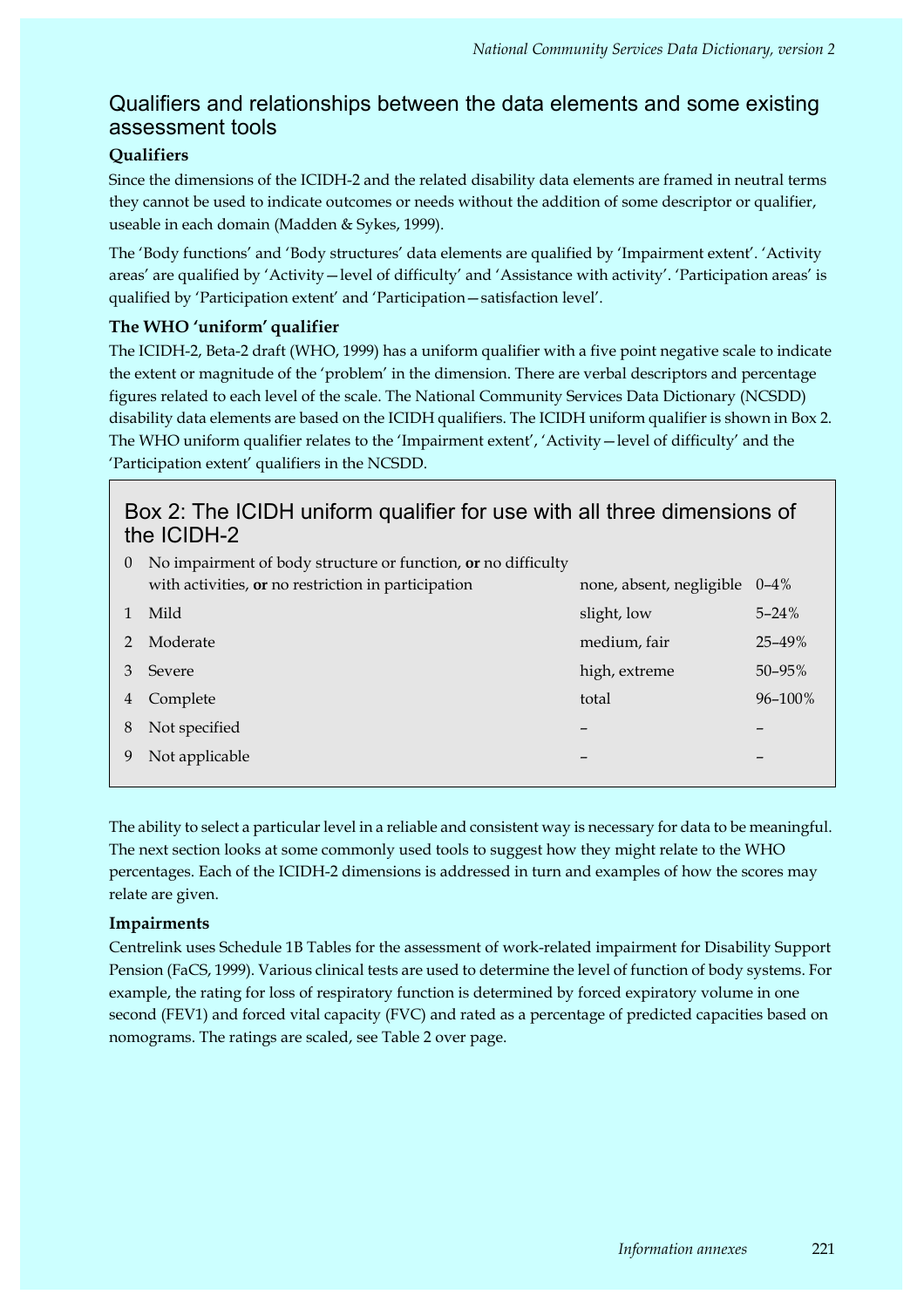| <b>Schedule 1B Scale</b> | Percentage loss |
|--------------------------|-----------------|
| Nil                      | $80+$           |
| Ten                      | 75-79           |
| Fifteen                  | $70 - 74$       |
| Twenty                   | $65 - 69$       |
| Twenty-five              | $60 - 64$       |
| Thirty                   | $50 - 59$       |
| Forty                    | 49 or less      |

# **Table 2: The Schedule 1B ratings according to percentage loss of respiratory function**

Theoretically the WHO percentages could be used to relate the percentage loss to the 'no', 'mild', 'moderate' 'severe' and 'complete' categories. Alternatively the percentage loss could be mapped to the NCSDD data element scale by grouping the Schedule 1B levels (Table 3). Testing would establish which is more useful. The issue is transparency in the allocation to a particular rating.

**Table 3: Relating the NCSDD Scale to the percentage loss of respiratory function in Schedule 1B** 

|                | <b>NCSDD</b> scale         | Percentage loss according to<br><b>WHO</b> categories | Percentage loss by grouping<br><b>Schedule 1B levels</b> |
|----------------|----------------------------|-------------------------------------------------------|----------------------------------------------------------|
| $\theta$       | NO impairment              | $96+$                                                 | $80+$                                                    |
| 1              | MILD impairment            | $50 - 95$                                             | $70 - 79$                                                |
| $\overline{2}$ | MODERATE impairment        | $25 - 49$                                             | $60 - 69$                                                |
| 3              | SEVERE impairment          | $5 - 24$                                              | $50 - 59$                                                |
| $\overline{4}$ | <b>COMPLETE</b> impairment | 4 or less                                             | 49 or less                                               |
| 8              | not specified              |                                                       |                                                          |
| 9              | not applicable             |                                                       |                                                          |

In Schedule1B the criteria for psychiatric impairment are grouped into five categories, mild, moderate, serious, serious affecting several life areas and major. These categories relate well to the categories in the ICIDH and the proposed NCSDD data elements.

The Weschler Adult Intelligence Scale, the Adaptive behaviour score and the Capacity for Independent Living scores are used to rate level of intellectual impairment in Schedule 1B. These are then converted to a six-point work-related impairment rating. The six-point scale does not relate directly to the NCSDD scale, however percentages of the scores of the tests could be related using the WHO suggested levels.

Other body functions are assessed in similar fashion and many use numerical scores or percentage losses in function, which can be related to the NCSDD data element.

The Department of Veterans' Affairs uses the *Guide to the Assessment of Rates of Veterans' Pensions* (DVA, 1998) to determine level of disability. The majority of the scales look at the level of impairment in individual body systems. There are also tables that look at "lifestyle effects" or level of participation (e.g. personal relationships, mobility, recreational and community activities and domestic and employment activities).

The five-point scales use precise questions with precise answers usually determined by clinical tests. The five point scales can be directly related to the five point NCSDD scale. Testing would need to be undertaken to determine whether the results are sensible.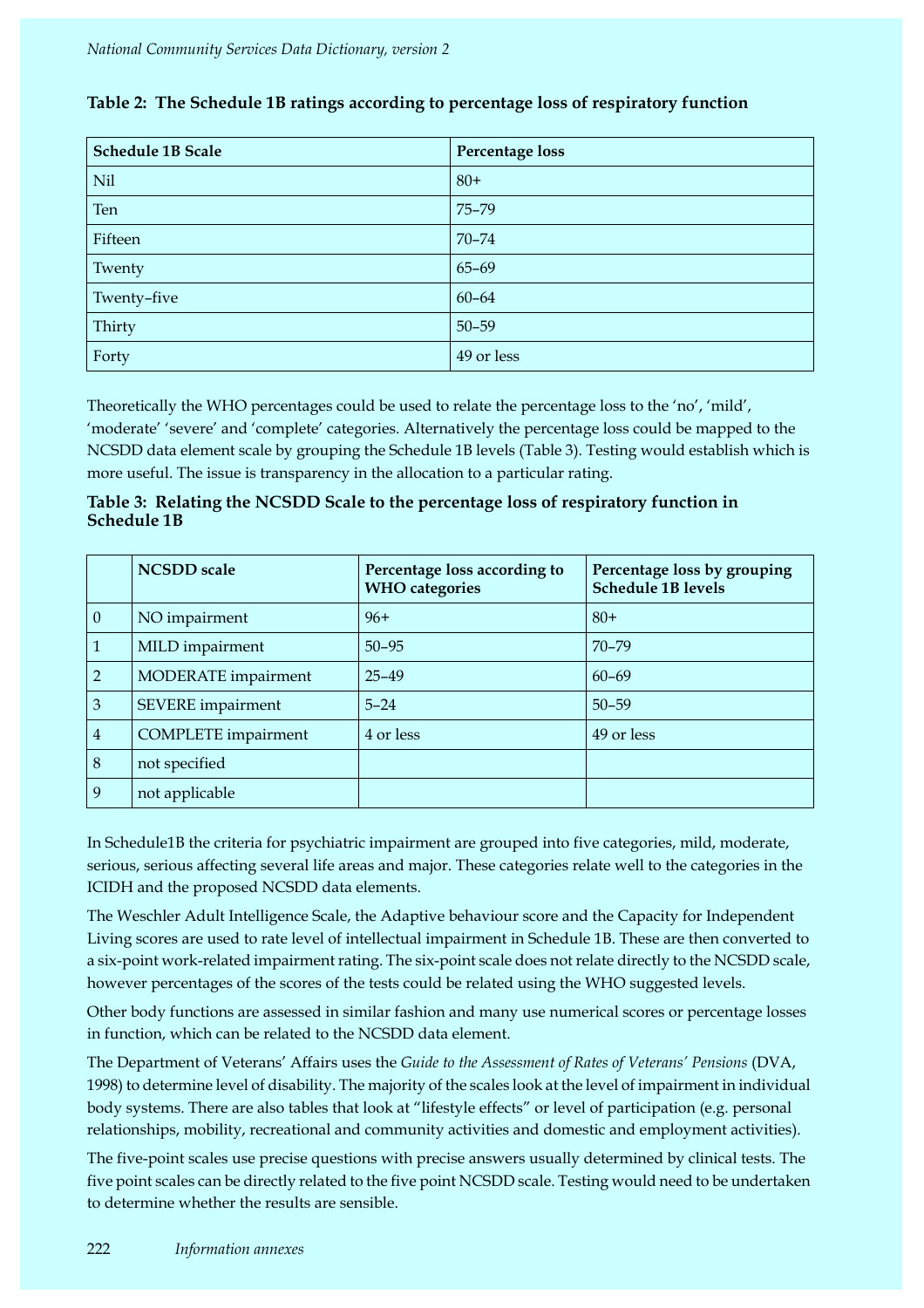## **Activity qualifiers**

The uniform qualifier is 'Activity—level of difficulty', which is measured as the performance without assistance unless it is specified that it is with assistance. Assessment is against a generally accepted population standard, relative to cultural and social expectations. The Standard Rules for the Equalisation of Opportunities for Persons with Disabilities (UN, 1994) is the reference.

The Inventory for client and agency planning (ICAP) and the Scales of independent behaviour – revised (SIB-R) are tools that address 'difficulty with activities'. The assessment is made without help or supervision. In Tasmania the scores are related to a five-point scale indicating level of support needs.

| Score 1-29 |           | High        | Total personal care and intensive support       |
|------------|-----------|-------------|-------------------------------------------------|
|            | $30 - 49$ | High/medium | Extensive personal care and constant support    |
|            | $50 - 69$ | Medium      | Regular personal care and close support         |
|            | 70-90     | Low/medium  | Limited personal care and periodic support      |
|            | $90+$     | Low         | Infrequent personal care and no regular support |

The **Work Ability Tables** (WATs) used by the Commonwealth are made up of nine tables each of which measures a different dimension of work ability on a scale of 0–90, indicating the degree of impact on work ability. A final combined score is calculated using an algorithm. The scores on the WATs have been divided into three categories (DSS, 1998):

- Work Ability scores > 70 are assumed to indicate a very low level of work ability
- Work Ability scores < 30 are assumed to indicate a reasonable level of work ability
- Work Ability scores 30–70 are assumed to indicate a borderline level of work ability requiring a closer examination.

These levels may equate with the mild, moderate and severe difficulty categories in the NCSDD data elements. Alternatively the WHO percentages could be related to the scores from the WATs if tests indicate that the results are sensible.

## **Participation qualifiers**

Extent of participation is assessed in relation to The Standard Rules on the Equalisation of Opportunities for Persons with Disabilities (United Nations, 1994) In the absence of norms for participation in Australia collecting extent of participation in a consistent and reliable way may be problematic. It may be more appropriate to make statistical comparisons of the extent of participation among groups with differing levels of impairment or activity restriction.

## **Second qualifiers**

The Activities and Participation dimensions of the ICIDH-2 have second qualifiers under development. The Activity qualifier is Assistance with activity. Some of the rehabilitation assessment tools map to this qualifier. The second qualifier for participation is 'Participation—satisfaction level' and this relates strongly to the concept of quality of life.

## **Assistance with activity**

The **Functional Independence Measure** (FIM) measures 18 items, over 6 different domains. The individual performance is scored on an ordered scale of 7 down to 1 on each item. A score of 7 is recorded if the performance is fully independent and 1 indicates that the individual is fully dependent on another to complete the task. The FIM measures whether the individual can carry out a specific activity independently, or if help is needed, and how much help is required. A study to investigate whether his/her score on the FIM can predict the amount of attendant care needed by an individual with cerebral palsy found that it was possible to equate attendant care needs with a FIM score in broad terms (Balandin & Alexander). The lower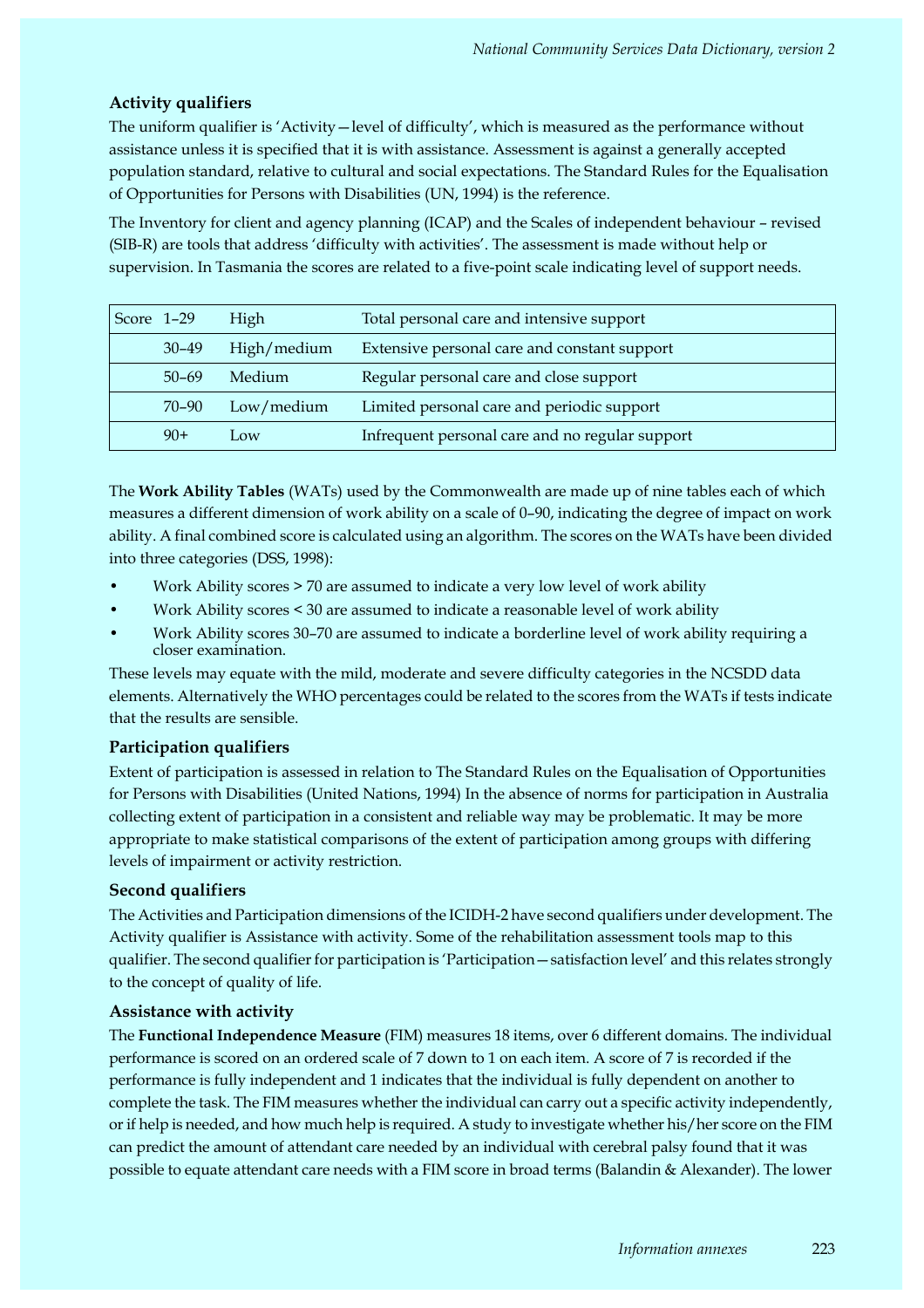#### *National Community Services Data Dictionary, version 2*

the score the more attendant time is required. The finding that one point on the FIM score equates to three minutes of attendant care was in keeping with studies conducted in the USA.

The FIM uses a seven-point scale only one level of which is for 'modified independence' i.e. non-personal assistance and five levels for personal assistance ranging from supervision to total assistance. The concepts of personal and non-personal assistance are present in the FIM and can be related to the NCSDD data element.

The **Client Information, Assessment and Referral Record** (CIARR) uses a three-point scale to rate activities of daily living; independent, with assistance and dependent. The first and last of these may equate to the 'No' and 'Complete' categories of the WHO qualifier. 'With assistance' in the CIARR relates to three levels of assistance in the data element for the NCSDD. The data element would provide greater sensitivity.

The **Support Need Assessment** was developed by Vermont Consulting and used in NSW, SA and Victoria. The scope of support need is limited to the intensity of personal assistance, and does not include equipment needs.

The levels are:

| None        |                                                                                 |
|-------------|---------------------------------------------------------------------------------|
| Minimal     | (monitoring, prompting required light physical guidance)                        |
| Some        | (provided regularly, clearly beneficial, but not absolutely essential)          |
| Substantial | (always required, essential)                                                    |
| Total       | (continuous, undivided attention of one staff member required to perform task)  |
| Intensive   | (continuous, undivided attention of two staff members required to perform task) |

All levels of the Support needs Assessment relate to the 'Personal assistance' category of the Assistance with activity data element. The Support Needs Assessment is performed by a service provider and based on other assessment tools. It may be useful to relate the original tools to the data elements, rather than this derived scale.

# **Satisfaction with participation**

A number of jurisdictions determine a person's goals as part of data collection. Recording participation against the person's own goals using the NCSDD 'Participation—satisfaction level' data element may be feasible.

The 'Participation—satisfaction level' qualifier was developed as part of the revision of the ICIDH. Extensive consultation with people with disabilities, their carers and service providers as well as disability administrators as part of the testing of the first draft (WHO, 1997) suggested that the key concepts of choice and satisfaction were of paramount importance to people with disabilities. These concepts are present in the quality of life literature. The four major themes in the quality of life literature are well represented in the ICIDH framework and are reflected in the NCSDD data elements particularly to the Participation dimension and its qualifiers. (Madden & Sykes, 1999). 'Participation—satisfaction level' is an alternative rather than a complement to the more objective 'Participation extent' qualifier.

# **• Universal and holistic life domains**

A principal idea is that quality of life measures for people with disabilities should relate to the same areas of life as those relevant to all people, and that these areas should be holistic in scope. This principle explicitly underpins the Participation dimension of the draft ICIDH-2, with its holistic life domains. The 'Participation areas' data element is based on the ICIDH-2 dimension.

# **• Autonomy and choice**

One of the main guiding principles set out for the consideration of quality of life is that "although basic components of quality of life are the same for all people, the meaning attached to quality of life will differ to varying degrees from one person to another. This is because individuals attach differing relative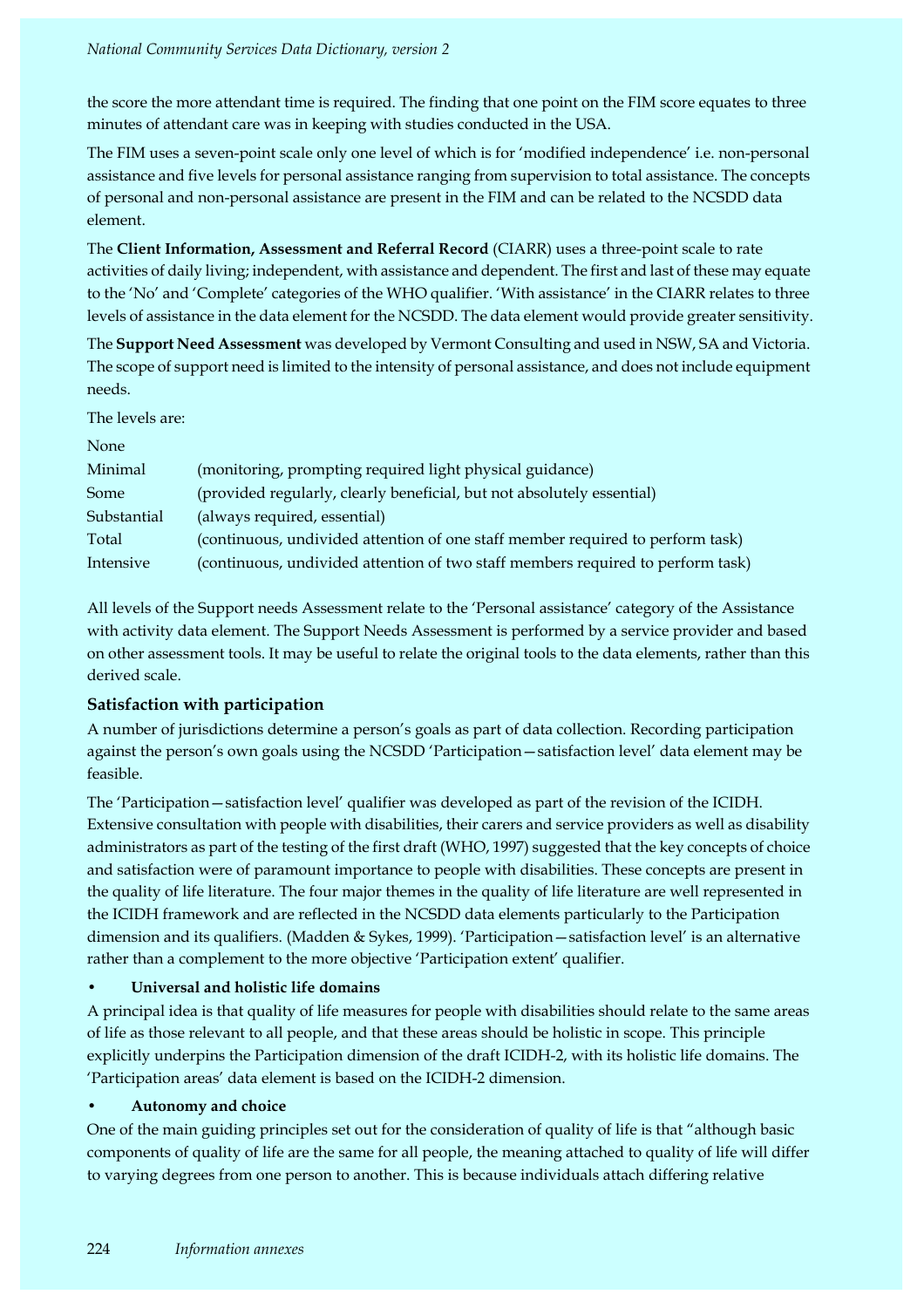importance to the basic components of quality of life and have differing opportunities and constraints within their lives" (Brown et al. 1996). Cummins' ComQol scale (Cummins 1993) reflects similar key ideas.

In the NCSDD data elements, autonomy and choice are reflected more strongly in the 'Participation satisfaction level' qualifier where the primary role of the person in 'driving' the coding of their satisfaction with participation is stressed.

#### **• Objective measures**

Many people in the disability field have been highly receptive to the Participation—satisfaction level which rates in relation to the person's own goals. It is recognised that this is in line with the philosophy on rights and equality of opportunity. Nevertheless there has also been frequent discussion about the need to recognise that some people have not had the life experience, which enables them to make full and free choices. For these people, advocates or 'experts' of some kind may have a role in gauging the extent of participation against perhaps higher expectations than the people may hold for themselves. Cummins (1993) also emphasises the balancing of individual choice and weighting with 'objective measures' thus, gauging 'Participation extent' in terms of social averages may also be useful.

#### **• Person-environment interaction**

The fourth key factor in the quality of life literature relating to disability is the interaction between people and their environments (Madden & Sykes, 1999). The recognition of environmental factors in either facilitating Participation or creating barriers to Participation is an important new aspect of the ICIDH-2 and is included in the NCSDD as the 'Environmental factors' data element.

The *Healthy Communities Survey* in Tasmania (HWOU, 1999) collects data on quality of life in relation to a number of life areas. Two concepts are used, the importance of the life area and satisfaction with the life area. A statistically constructed measure combines importance and satisfaction. In the NCSDD the Participation qualifier asks the person with a disability to do this combination. The priority system in the dictionary asks that the first life situation in which participation or participation restriction is recorded is that which has the greatest impact on the individual and his/her current goals. Second and subsequent life situations are also of relevance to the individual. The 'Not applicable' category may be coded when the person has no interest in participating in a particular area in order to fulfil their current life goals. For example a person may have no interest in participating in sport. Rural and remote respondents may have substantially different priorities to urban respondents.

The areas of importance to the person are likely to change over time. A person who is successful at improving participation in mobility may develop new goals in different life situations. Data collectors will need to consider the frequency of their collection to reflect the person's changing goals as a result of interventions or changed life circumstances.

## **Collecting satisfaction data**

There are several issues to consider when collecting 'Satisfaction' data. Reporting of satisfaction is affected by various biases, such as social desirability, acquiescent response, fear of reprisal, gratitude, low expectations and issues of loyalty (Cooper & Jenkins, 1998). As a result data may be distorted. The subjective nature of the service experience has prompted some researchers to argue that individuals are not in a position to provide reliable data. Genuine information may be improved where the data collector is aware of the biases and uses collection methods, which minimise the likelihood, that distortions will occur (See also Cummins 1993).

Differences may occur when collecting data from people of non-English speaking background, and Indigenous groups because of both language and cultural barriers. Some people with disabilities may be need methods of data collection that provide alternative means of communication, such as signing or communication boards.

The use of proxy or surrogate respondents represents a potential source of bias in the collection of information. Llewellyn, McConnell and Bye (1998) investigated the perceived service needs of parents with intellectual disabilities. They found that there were substantial differences in the perception of need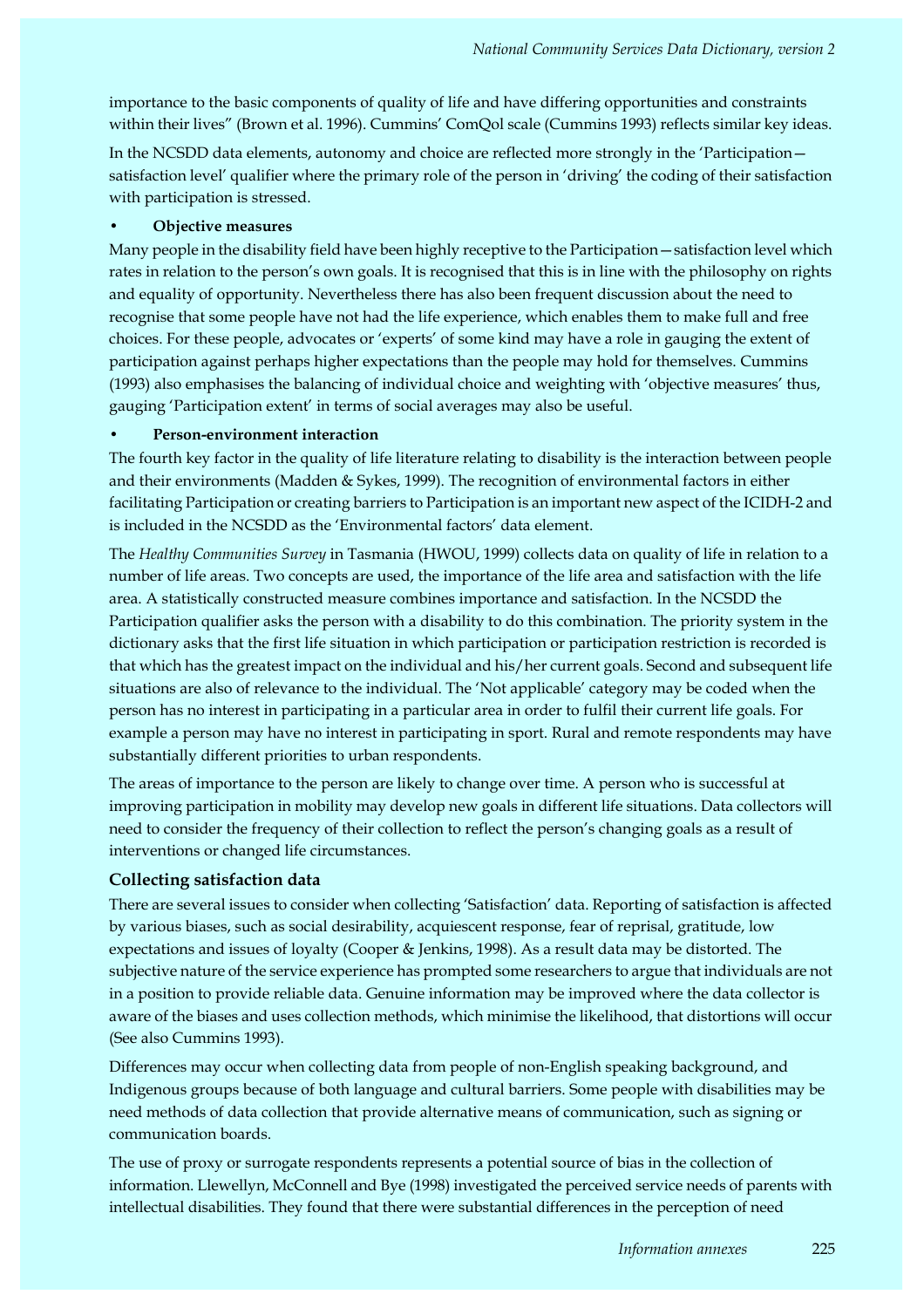according to who was making the appraisal. Advocates completing the 'Participation – satisfaction level' on behalf of people with disabilities should be aware of the need for the individual to 'drive' the coding choice.

# Putting the data elements into operation

The disability data elements can be used to:

- build specific purpose data collections and develop data items consistent with national standards;
- relate two or more data sets, by mapping existing data items to the NCSDD data elements.
- guide data collection methods;

The following examples of each of these purposes illustrate the potential benefits of these types of use.

## **Building specific purpose data collections**

The first steps in building a data collection are to determine its main purpose, the main information needed from it and the main users.

Suppose, for example, that it was desired to record the number of employees in a particular industry sector, in order to monitor EEO performance, and also to plan adaptations to the work environment to make it more suited to the employment of people with disabilities. A personnel data system could then include data items developed from:

- Activity areas; Activity—level of difficulty; Assistance with activity
- Participation (possibly limited to 'Participation in work and employment'); Participation extent, Participation—satisfaction level;
- Environmental factors; Environmental factors—extent of influence

The resulting data from the collection could be related to data from the ABS Survey of Disability Ageing and Carers, thereby monitoring the achievements of EEO employment goals in relation to numbers of people in the population with similar activity limitations. They could also indicate the environmental modifications, which should be considered in order to make the workplace more suitable for people with disabilities.

## **Relating two or more data sets**

This example illustrates the benefits to policy analysis from being able to relate two or more data sets, via their relationship to the NCSDD data elements.

The Australian Bureau of Statistics (ABS) built its 1981 national disability survey on the then new ICIDH-1 concepts. The 1998 Australian Survey of Disability Ageing and Carers continued the previous basic survey concepts, but now aligns itself towards the new ICIDH. An adapted use of the draft ICIDH-2 concepts was made, in introducing the concept of 'activity restriction'. There are five 'specific restrictions' which are actually equivalent to areas of 'handicap' in the 1993 survey: restrictions in the three 'core' activities of daily living (self-care, mobility and communication), and restrictions in schooling and employment (see Box 3).

The Commonwealth/State Disability Agreement (CSDA) defines its target group in terms of specific impairments, reduced capacity for communication, self care/management or mobility, and the need for ongoing support services—all concepts which can be mapped to the ICIDH, and now to the NCSDD.

Because the ABS survey and the CSDA itself used similar concepts, based on or relatable to a major international classification and framework, data from the survey could be used for policy analysis for the CSDA. The ABS concept of a 'severe or profound core activity restriction' was thus able to be used as an indicator of need for disability support services funded under the CSDA, when the Institute was commissioned by national administrators to carry out a study of unmet demand (AIHW 1997). The ICIDH concepts have thus been demonstrably useful in ensuring the relatability of large national data sets – in this case relating population data on need to service definitions and data on supply.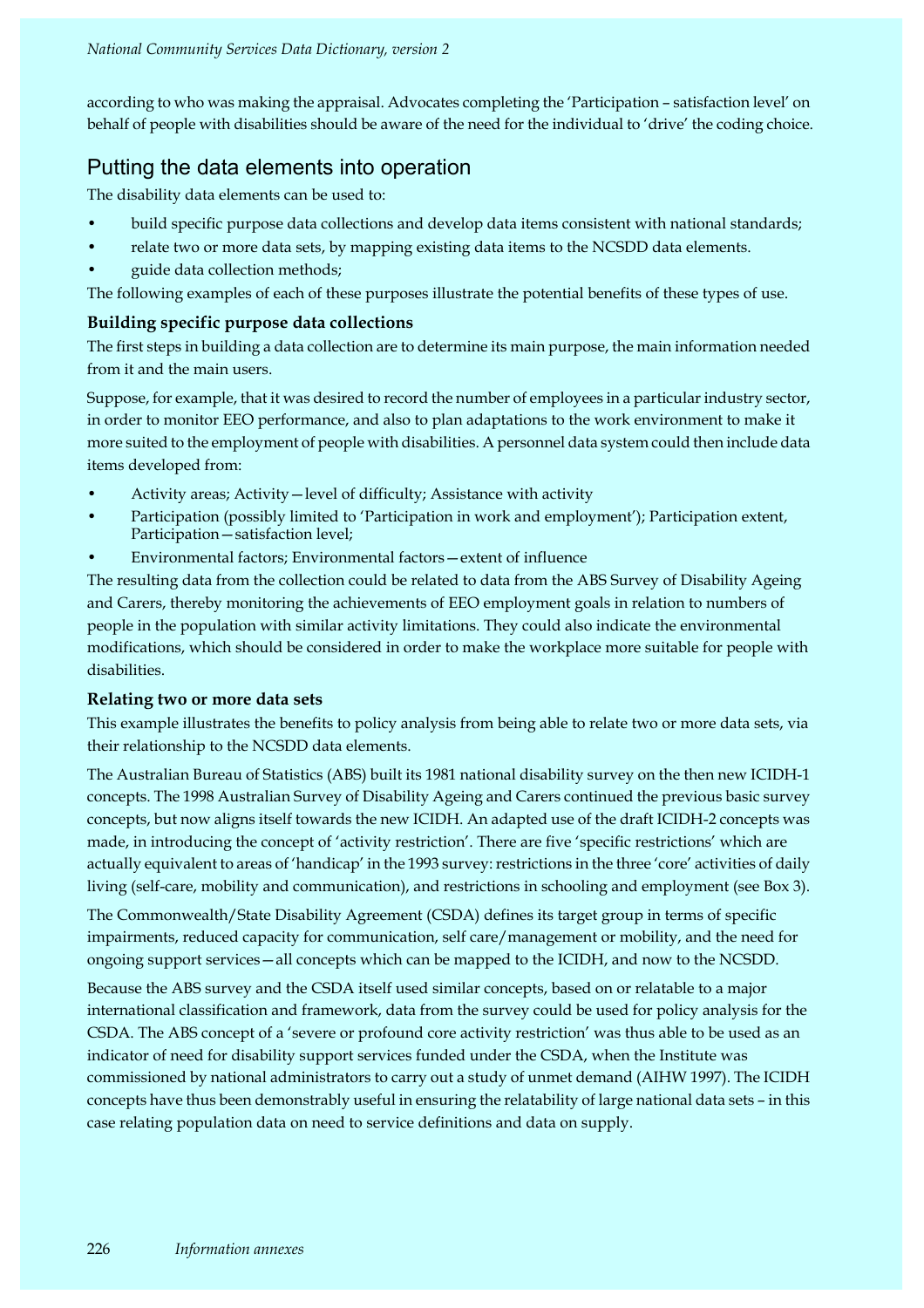# Box 3: ABS 1998 Survey of Disability, Ageing and Carers: restrictions and their severity

Specific restrictions are:

- Core activity restrictions; and/or
- Schooling or employment restrictions.

Core activities are:

- Self care—bathing or showering, dressing, eating, using the toilet, and managing incontinence;
- Mobility—moving around at home and away from home, getting into or out of a bed or chair, and using public transport; and
- Communication—understanding and being understood by others: strangers, family and friends.

A core activity restriction may be:

- Profound unable to perform a core activity or always needing assistance;
- Severe sometimes needing assistance to perform a core activity;
- Moderate—not needing assistance, but having difficulty performing a core activity: or
- Mild—having no difficulty performing a core activity but using aids or equipment because of disability.

Source: ABS 1999

## **Guiding data collection methods—an example from rehabilitation**

A selection from the Activities dimension of the ICIDH-2 may be useful to provide information on treatment outcomes in the rehabilitation of a person following a multiple lower limb fractures. Table 4 gives an example of the sorts of items that may be selected and the way in which difficulty experienced and assistance needed may be recorded. A subsequent recording would give an indication of changes as an outcome of the healing and rehabilitation processes.

| $\overline{2}$ | 3                   | $\overline{4}$ | 5 |                          | -1                  | 2                   | 3                                                                               | $\overline{4}$ | 9                        |
|----------------|---------------------|----------------|---|--------------------------|---------------------|---------------------|---------------------------------------------------------------------------------|----------------|--------------------------|
|                | $\boldsymbol{\chi}$ |                |   |                          | $\boldsymbol{\chi}$ |                     |                                                                                 |                |                          |
| X              |                     |                |   |                          | $\boldsymbol{\chi}$ |                     |                                                                                 |                |                          |
| X              |                     |                |   |                          |                     | $\boldsymbol{\chi}$ |                                                                                 |                |                          |
|                |                     |                |   | Difficulty with activity |                     |                     | Tubic 1. There of activity, Dhilealty with activity, Isosiotalice with activity |                | Assistance with activity |

## **Table 4: Areas of activity, Difficulty with activity, Assistance with activity**

a4100 Walking short distances x x

In addition, the Environmental factors classification may be used to indicate the type of assistance.

a4101 Walking long distances  $\vert \vert x \vert \vert x \vert$  x  $\vert x \vert$ a4102 Walking on different surfaces  $\begin{vmatrix} x \\ x \end{vmatrix}$  x  $\begin{vmatrix} x \\ y \end{vmatrix}$  x  $\begin{vmatrix} x \\ y \end{vmatrix}$  x  $\begin{vmatrix} x \\ y \end{vmatrix}$  x  $\begin{vmatrix} x \\ y \end{vmatrix}$ a4201 Climbing  $\vert \vert \vert \vert \vert \vert x \vert \vert \vert x \vert \vert \vert x \vert \vert \vert x \vert \vert \vert x \vert \vert \vert x \vert \vert \vert x \vert \vert \vert x \vert \vert \vert x \vert \vert \vert x \vert \vert \vert x \vert \vert \vert x \vert \vert \vert x \vert \vert \vert x \vert \vert \vert x \vert \vert \vert x \vert \vert \vert x \vert \vert \vert x \vert \vert \vert x \vert \vert \vert x \vert \vert \vert x \vert \vert \vert x \vert \vert \vert x \vert \vert \vert x \vert \vert \vert x \vert \vert \vert x \vert \vert \vert x \vert \vert \vert x \vert \$ a4202 Running x x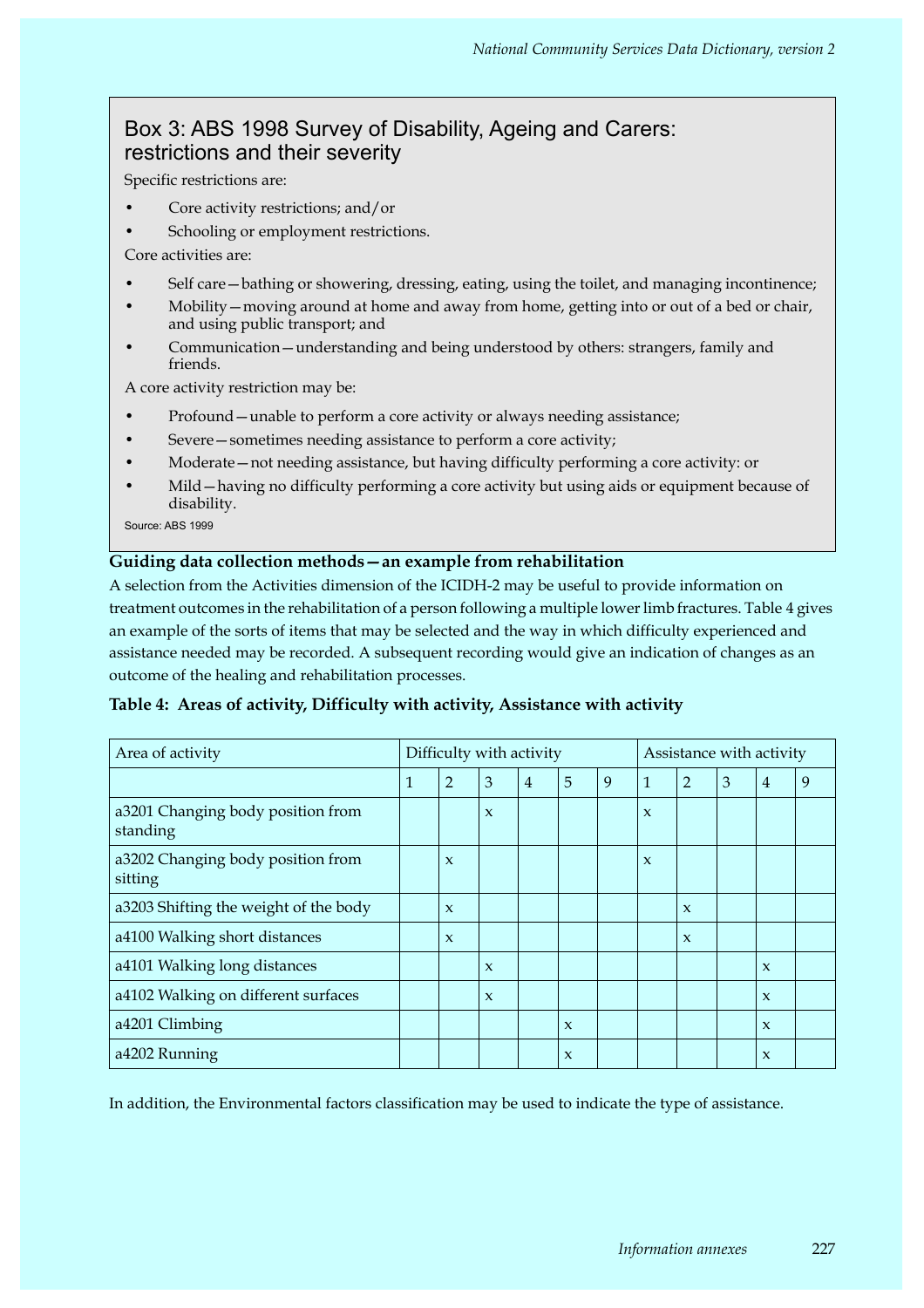# Data elements for grouping disabilities

*'Disability groups' have been used in the CSDA MDS collection for some time (intellectual, physical etc). Support groups for people with disabilities are often organised by such disability groupings. Common experience as well as a particular cluster of health conditions, impairments, activity limitations, participation restrictions and support needs*  is the key to the existence of these groups; they want and frequently request data relating to members of the group.

*The disability groupings have also been useful for providers of services to particular client groups with similar clusters of health conditions, impairments, activity limitations, participation restrictions and support needs.*  People with a particular range of skills that match to the needs of the people with disabilities can be employed.

In the NCSDD two separate approaches are taken to grouping similar clusters of disabilities: an Australian national grouping and an international grouping. Before describing these groupings, the groupings in use up to this time are outlined.

# Main groupings in use

## **CSDA MDS grouping**

*The CSDA, 1998, refers to its target group as people with a disability that is 'attributable to an intellectual, psychiatric, sensory, physical or neurological impairment or acquired brain injury. Or some combination of these which is likely to be permanent and results in substantially reduced capacity in at least one of the following:*

- *self care/management*
- *mobility*
- *communication*

*requiring ongoing or episodic support.'* 

*The CSDA MDS data guide (1999) describes 'Disability group' as 'a broad categorisation of disabilities in terms of the underlying impairment, condition or cause, and reflects those impairments identified as significant in the CSDA.' As defined in the data guide, disability group is not a pure classification. It is based on grouping different concepts, namely cause (e.g. acquired brain injury), impairment (e.g. physical impairment arising from paraplegia) and condition (e.g. epilepsy). The categories do not contain all the detail that might be wanted in a more highly developed system. The CSDA MDS disability groups have been a useful way of talking about groups of people with similar clusters of needs. The specification of the groups arose from terminology useful to service users and providers, and was formulated specifically for the CSDA MDS collection.* 

*In preparing data elements for the NCSDD, DDRAG advised that effort should be made to define disability groupings more rigorously.*

## **Four 'main' disability groupings**

Four main disability groups are used regularly in Australian legislation and many administrative definitions. The Social Security Act (1991), AUSTUDY, Assistance for Isolated Children Schemes, Child Disability Allowance, Carer Payment and Mobility Allowance use three main groups—'intellectual', 'psychiatric' and 'physical'. The Commonwealth Disability Services Act (1986) and eligibility for the Disability Support Pension include 'sensory' as an additional group. (The CSDA, as previously noted, includes 'neurological' and 'acquired brain injury' as additional categories.)

The same four groups ('intellectual', 'psychiatric' 'sensory' and 'physical') appear in the Standard Rules on the Equalization of Opportunities for Persons with Disabilities (UN, 1994). Where the sensory impairment group is not used it is assumed that sensory disabilities are included in the physical group.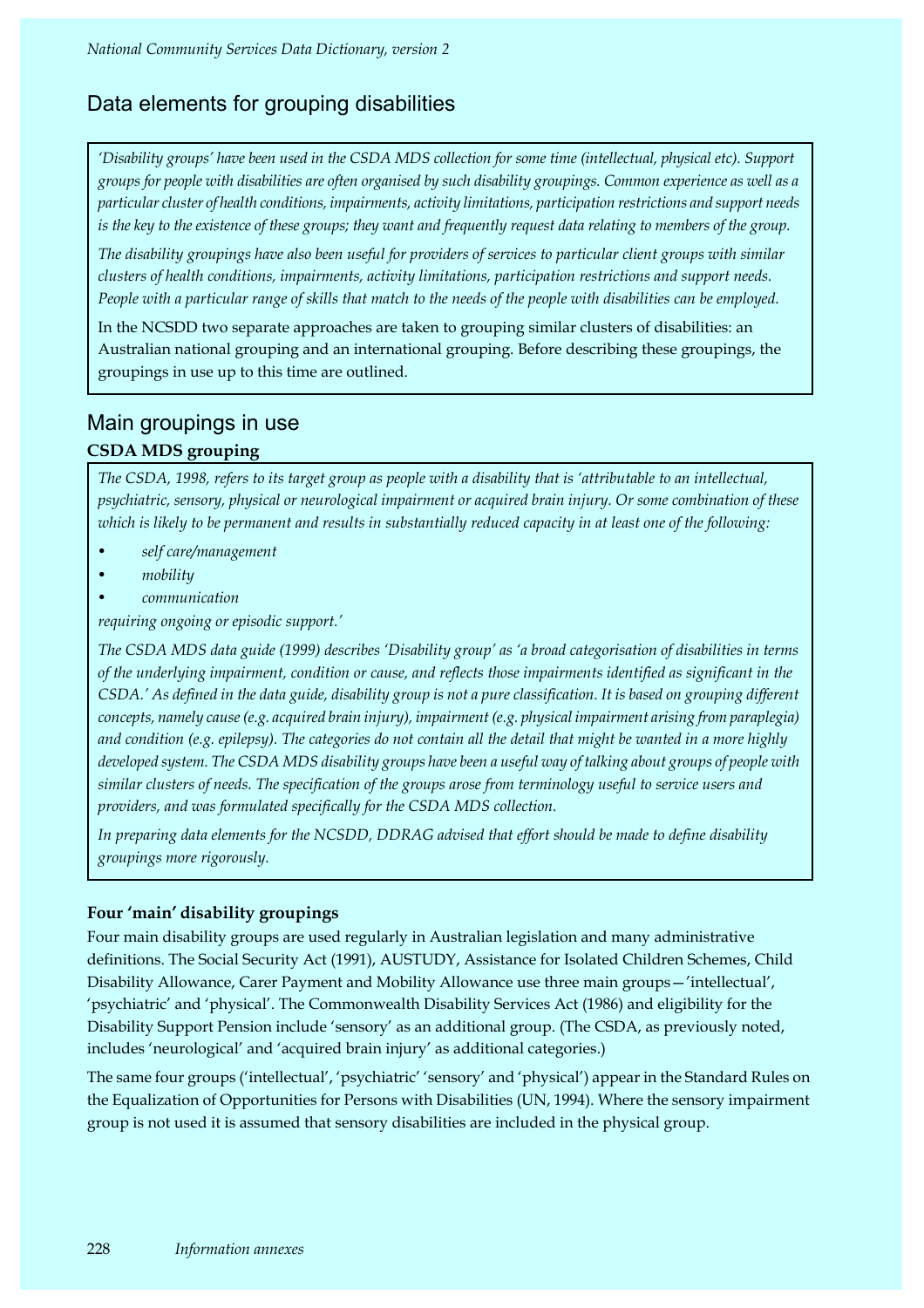## **Other disability groupings**

The Australian Bureau of Statistics (ABS) uses the term: 'Long-term condition' which is defined as 'a disease or disorder which has lasted or is likely to last for at least six months. Or 'a disease, disorder or event (e.g. stroke, poisoning, accident etc.) which produces an impairment or restriction which has lasted or is likely to last for at least six months'. Long term conditions have been coded to a classification based on the World Health Organization's International Classifications of Diseases, version 10 (ICD-10). 'Main condition' is defined as 'a long-term condition identified by a person as the one causing the most problems. When only one long-term condition is reported, this is recorded as the main long-term condition'. In the 1998 Survey of Ageing, Disability and Carers (ABS) health conditions are divided into mental and physical groupings with sub groups that align to the ICD-10 chapters.

So called 'Impairment' groups are proposed in the draft Australian standard data set for rehabilitation. These are described in the Uniform Minimum Data Set for Medical Rehabilitation, a data collection developed in the USA with the purpose of collating data from specialist units for outcomes assessment. The Impairment codes are actually diagnostic groups based on the ICD. These groups are also used in the Australian National Sub-Acute and Non-Acute Patient Classification (AN-SNAP).

Diagnostic information is used in both cases to create groupings.

## **Conclusion—two disability groupings for the NCSDD**

After considerable developmental work, mapping and discussion, it was concluded that there are advantages to using both a refined version of the CSDA MDS groups and the 'four main groups'.

- both groups are useful;
- for most detailed applications in Australia there are advantages in using the CSDA MDS groups, as they have been developed in partnership with the field over some years, and have proved useful;
- there are advantages in presenting the 'four main groups' for collections which require less detail or which require international comparison; and
- it will be important to relate the two resulting groupings.

Aspects of the main groupings already in existence have been conceptually combined so as to provide two groupings which:

- relate to the current CSDA MDS grouping which has evolved and is useful;
- relate to the four main groupings mentioned in the legislation and administrative definitions;
- relate more explicitly to the ICIDH and demonstrate the multi-dimensional nature of each grouping or classification; and
- relate to the ICD and health condition.

The results are tabulated in Table 5. This table provides explanatory background for the use of the data elements:

- Disability grouping—Australian national
- Disability grouping—International

Table 5 locates the two groupings in the sphere of the WHO health-related classifications, ICIDH and ICD, while preserving relevance to practical applications by consumer groups and disability-related services in Australia. Related to each Disability grouping are key features of each of the dimensions of ICIDH as well as examples of the relevant ICD chapter headings. By reading the descriptions in the table it should be possible to select the appropriate class for a particular disability.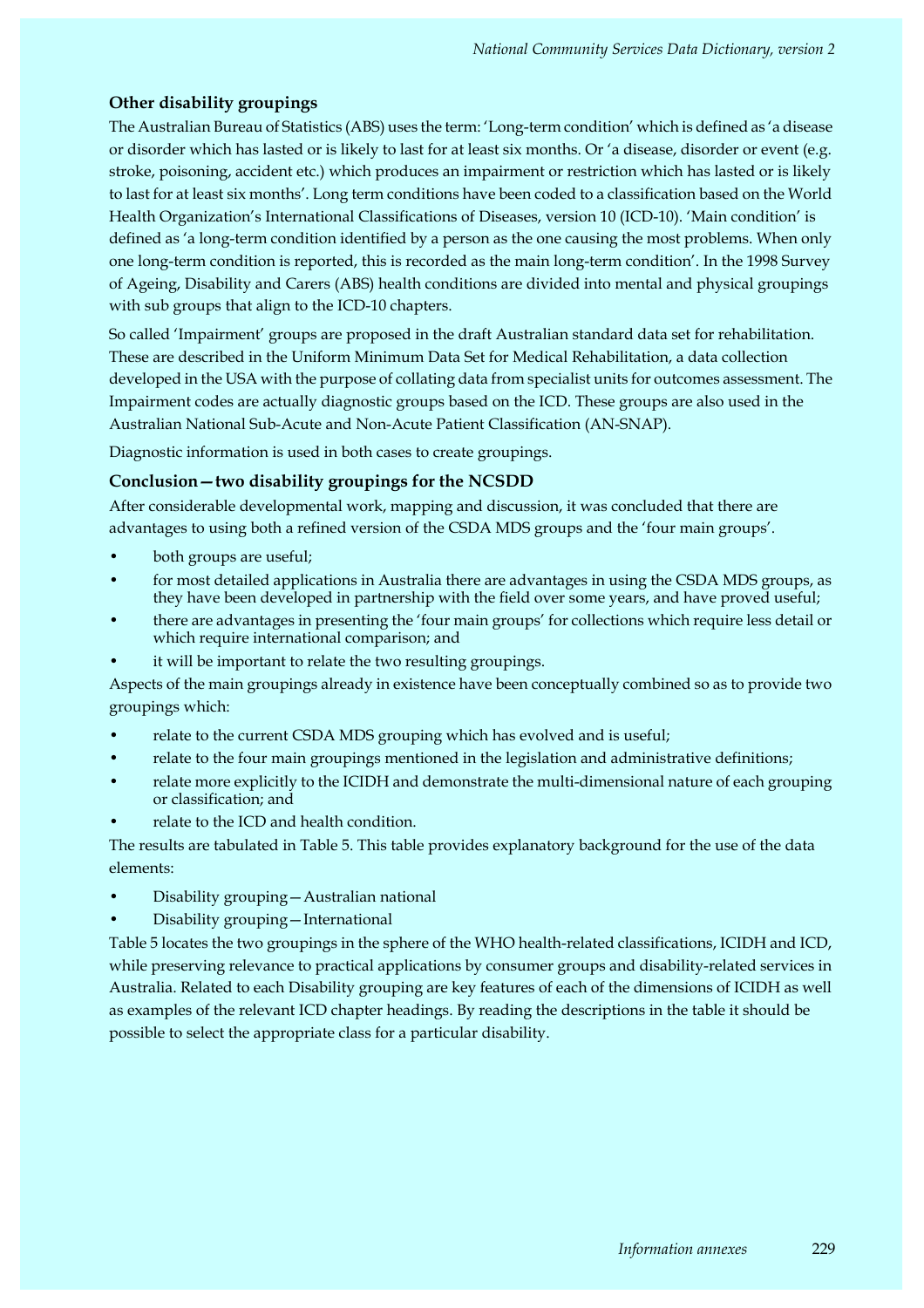Table 5: A description of Australian National Disability Groups and International Disability Groups according to concepts present in the ICD<br>and ICIDH-2.

 $\overline{1}$ 

| 230                 | DISABILITY GROUPINGS<br>and ICIDH-2                                                                                                   |                                                                                                                                                                                                                                     |                                                                                                                                                                                                                                              | CONCEPTS USED IN MAKING THE DISABILITY GROUPINGS                                                                                                                                  |                                                                                                                                                                                                                                                                            | Table 5: A description of Australian National Disability Groups and International Disability Groups according to concepts present in the ICD                                                                                                                                                                                                 |                                                                                                                                                                                                                                                                                                                                                                    |
|---------------------|---------------------------------------------------------------------------------------------------------------------------------------|-------------------------------------------------------------------------------------------------------------------------------------------------------------------------------------------------------------------------------------|----------------------------------------------------------------------------------------------------------------------------------------------------------------------------------------------------------------------------------------------|-----------------------------------------------------------------------------------------------------------------------------------------------------------------------------------|----------------------------------------------------------------------------------------------------------------------------------------------------------------------------------------------------------------------------------------------------------------------------|----------------------------------------------------------------------------------------------------------------------------------------------------------------------------------------------------------------------------------------------------------------------------------------------------------------------------------------------|--------------------------------------------------------------------------------------------------------------------------------------------------------------------------------------------------------------------------------------------------------------------------------------------------------------------------------------------------------------------|
|                     |                                                                                                                                       |                                                                                                                                                                                                                                     |                                                                                                                                                                                                                                              |                                                                                                                                                                                   |                                                                                                                                                                                                                                                                            |                                                                                                                                                                                                                                                                                                                                              |                                                                                                                                                                                                                                                                                                                                                                    |
|                     | Australian National<br>Disability group                                                                                               | International Disability<br>Group                                                                                                                                                                                                   | Health Condition - by<br>ICD-10 <sup>1</sup> Chapter                                                                                                                                                                                         | (ICIDH-2 Beta-2 draft,<br>function/impairment<br>Body structure and<br>$1999$ $2$                                                                                                 | Activity/Activity limitation<br>(ICIDH-2 Beta-2 draft,<br>1999) <sup>2</sup>                                                                                                                                                                                               | Participation restriction<br>(ICIDH-2 Beta-2 draft,<br>Participation/<br>1999) $2^{7}$                                                                                                                                                                                                                                                       | Environmental factors<br>& pattern of support<br>needs                                                                                                                                                                                                                                                                                                             |
| Information annexes | Asperger's syndrome<br>Developmental delay<br>Autism including<br>Specific learning/<br>Attention Deficit<br>Intellectual<br>Disorder | The inclusions are based<br>of the AAMR definition.<br>expansion of the scope<br>learning disabilities in<br>Intellectual/learning<br>definition. Including<br>this grouping is an<br>on the $AAMR3$                                | disorders. Sections F70-<br>Mental & behavioural<br>79 Mental retardation<br>Certain conditions<br>originating in the<br>deformations and<br>perinatal period<br>malformations,<br>abnormalities<br>chromosomal<br>for example<br>Congenital | average" (AAMR). That<br>may be relatively stable.<br>is impairment of mental<br>Level of impairment<br>functions (ICIDH-2).<br>significantly sub<br>"Intellectual<br>functioning | (AAMR). That is a range<br>and performing certain<br>difficulty in learning<br>of ICIDH-2 activity<br>$"$ fundamental<br>daily life skills"<br>limitations.                                                                                                                | (AAMR). That is a range<br>adaptive skills occurs in<br>"The limitation in<br>environments"<br>the context of<br>participation<br>community<br>restrictions.<br>of ICIDH-2                                                                                                                                                                   | consistent over a period<br>of time, but may change<br>Range of environmental<br>person's individualised<br>Level of support tends<br>in range and intensity<br>required for optimal<br>is indexed to the<br>needs for supports."<br>with changes in life<br>functioning may be<br>factors (ICIDH-2)<br>to be relatively<br>circumstances<br>extensive.<br>(AAMR). |
|                     | Psychiatric                                                                                                                           | associated with distress<br>personal functioning in<br>includes recognisable<br>normal social activity<br>(WHO,1993) <sup>5</sup><br>Psychiatric disability<br>behaviour patterns<br>that may impair<br>symptoms and<br>Psychiatric | ICD sections including<br>and Disorders of adult<br>somatoform disorders<br>Mental & behavioural<br>disorders. Numerous<br>disorders, Neurotic,<br>stress-related and<br>Mood (affective)<br>personality and<br>behaviour.                   | Impairment of specific<br>Impairments of global<br>Level of impairment<br>may vary over time<br>mental functions<br>mental functions                                              | performance during the<br>may perform Activities;<br>course of the condition.<br>In general, people with<br>however, there may be<br>a psychiatric disability<br>care and interpersonal<br>Activities such as self-<br>changes in level of<br>activities may be<br>limited | restriction, especially in<br>People with psychiatric<br>participation restriction<br>course of the condition<br>experience many areas<br>community social and<br>education' (ICIDH-2)<br>social relationships',<br>may vary during the<br>civic life', 'work and<br>employment', and<br>of Participation<br>disability may<br>The extent of | important. The supports<br>range, but required with<br>the level of impairment<br>and knowledge may be<br>such as social attitudes<br>needed by people with<br>Environmental factors<br>Intensity may increase<br>intermittent intensity.<br>with exacerbations in<br>psychiatric disability<br>may be extensive in                                                |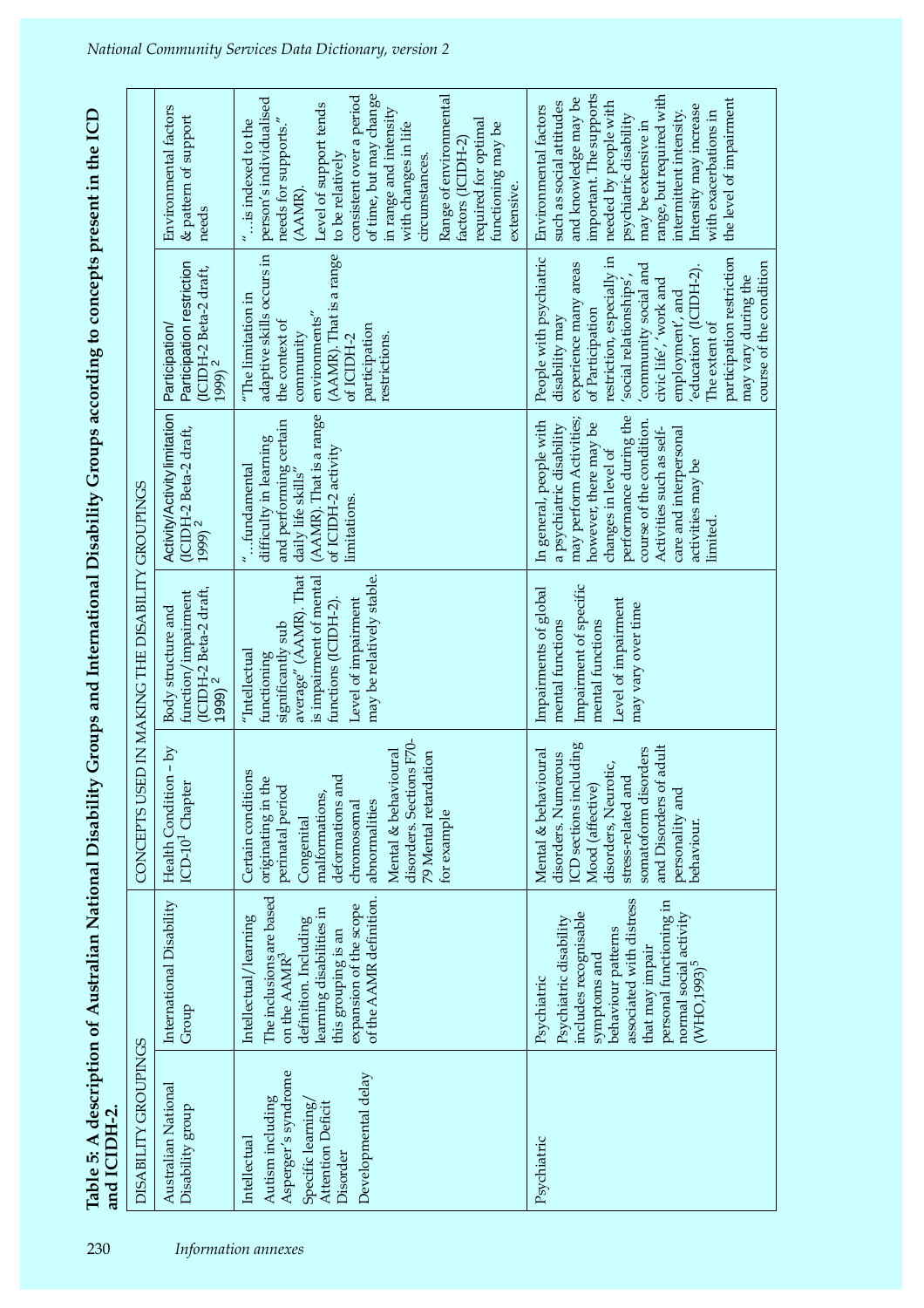| level of support tends to<br>Availability of a specific<br>grouping. Once in place<br>range of environmental<br>experienced by people<br>in the sensory/speech<br>factors will affect the<br>level of disability<br>be consistent.                                                                                                                                                                               | to areas of participation<br>with physical disability.<br>Support needs may not<br>may have a significant<br>Environmental factors<br>be specific, but related<br>effect on participation<br>outcomes for people<br>restriction or activity<br>limitation.                                                                                                                  |
|------------------------------------------------------------------------------------------------------------------------------------------------------------------------------------------------------------------------------------------------------------------------------------------------------------------------------------------------------------------------------------------------------------------|-----------------------------------------------------------------------------------------------------------------------------------------------------------------------------------------------------------------------------------------------------------------------------------------------------------------------------------------------------------------------------|
| Participation in mobility<br>areas where interaction<br>communication, and<br>with community is<br>for vision,<br>involved.                                                                                                                                                                                                                                                                                      | All or several areas of<br>restricted for persons<br>participation may be<br>disabilities.                                                                                                                                                                                                                                                                                  |
| areas of communication<br>Activity limitation in<br>primarily                                                                                                                                                                                                                                                                                                                                                    | activity may be affected. with physical<br>As any area of the body<br>may be affected, any or<br>multiple areas of                                                                                                                                                                                                                                                          |
| Impairments of the eye,<br>Level of impairment<br>relatively stable.<br>ear and related<br>structures.                                                                                                                                                                                                                                                                                                           | Impairments may affect<br>any or multiple areas of<br>body structure or<br>functioning.                                                                                                                                                                                                                                                                                     |
| Diseases of the eye and<br>Diseases of the ear and<br>mastoid process<br>adnexa                                                                                                                                                                                                                                                                                                                                  | and metabolic diseases<br>involving the immune<br>Endocrine, nutritional<br>blood forming organs<br>l and<br>and certain disorders<br>circulatory system<br>deformations and<br>Diseases of blood<br>malformations,<br>Diseases of the<br>abnormalities<br>chromosomal<br>Congenital<br>system                                                                              |
| in this group because of<br>Speech has been located<br>impairments of eye, ear<br>This group is based on<br>and related structures.<br>environmental factors<br>participation affected<br>specific to this group.<br>the specific needs of<br>Though the areas of<br>may be diverse the<br>its association with<br>hearing disability.<br>needed to change<br>Sensory/Speech<br>participation are<br>people with | participation depending<br>The common features of<br>on severity and location<br>impairment, which may<br>of impairment of brain.<br>presence of a common<br>individuals. E.g. ABI-<br>impairment of brain<br>have diverse effects<br>structure leading to<br>within and among<br>Physical/Diverse <sup>4</sup><br>this group are the<br>diverse effects on<br>activity and |
| Deaf-blind<br>Hearing<br>Speech<br>Vision                                                                                                                                                                                                                                                                                                                                                                        | Acquired brain injury<br>Neurological<br>Physical                                                                                                                                                                                                                                                                                                                           |